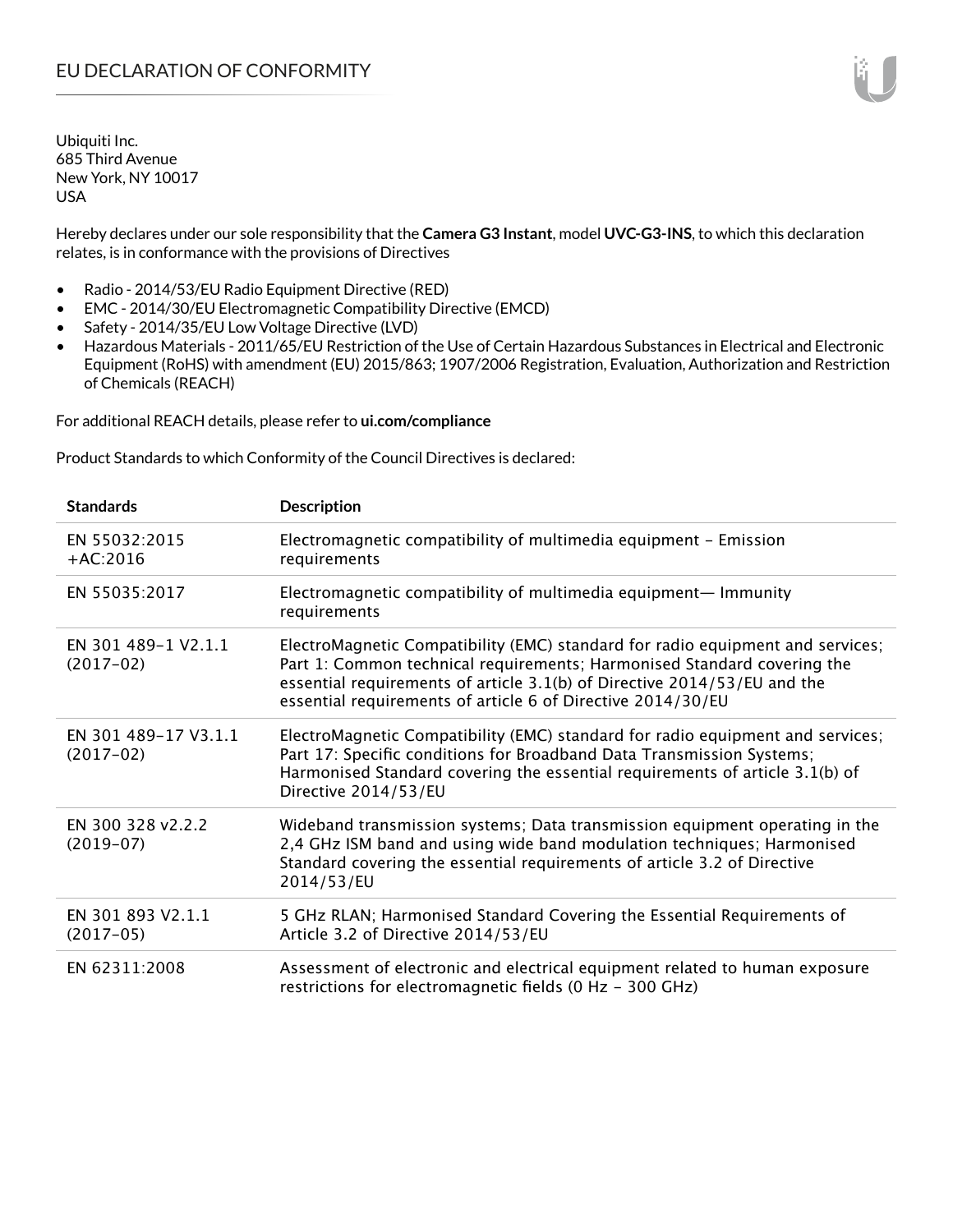| <b>Standards</b>               | <b>Description</b>                                                                               |
|--------------------------------|--------------------------------------------------------------------------------------------------|
| EN 62368-1:2014<br>$+A11:2017$ | Audio/video, information and communication technology equipment – Part 1:<br>Safety requirements |
| CE Marking                     | r c                                                                                              |

Mark Feil<br>Mark Feil

Compliance Manager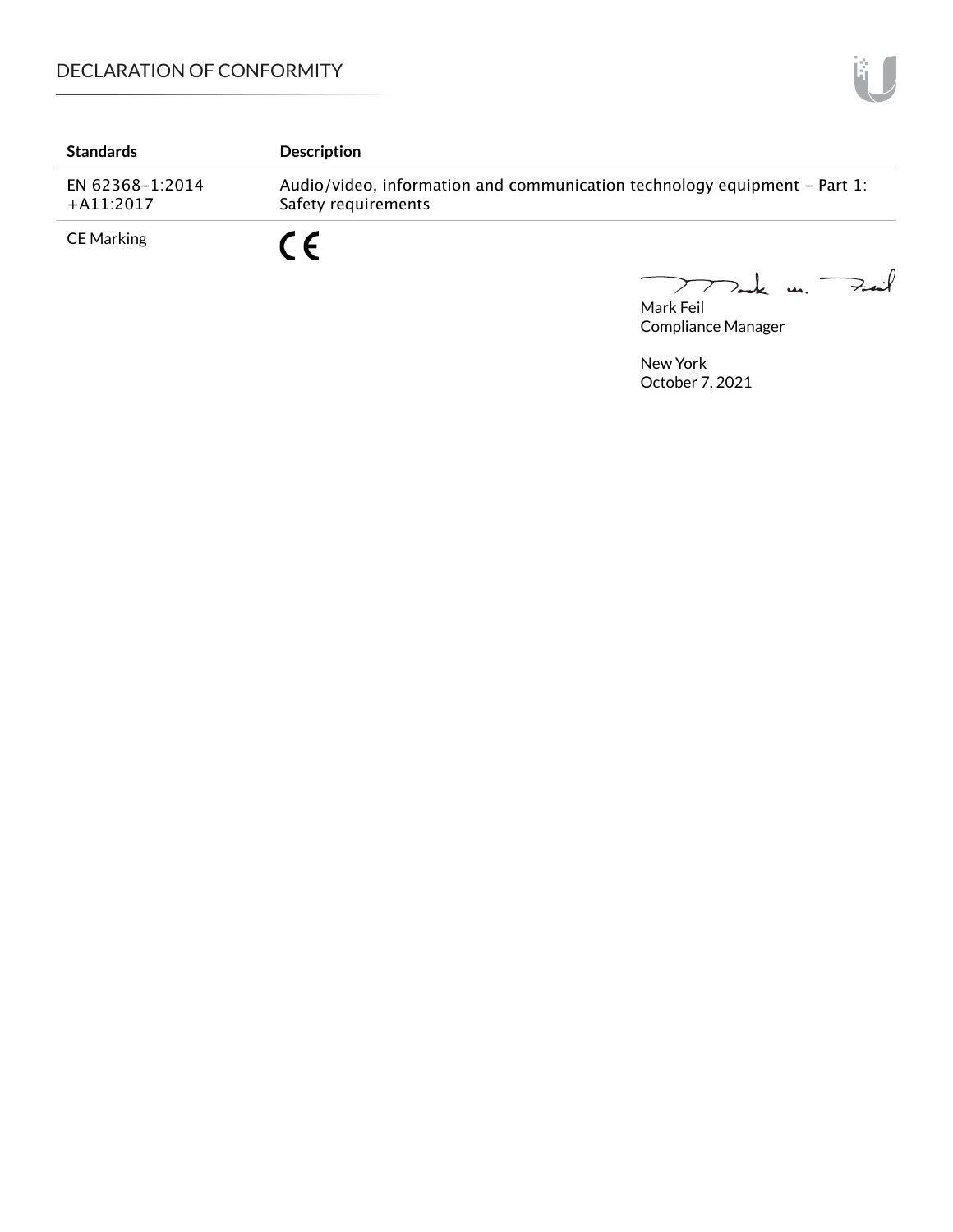# **UVC-G3-INS**

#### **български** [Bulgarian]

С настоящото Ubiquiti декларира, че това устройство UVC-G3-INS е в съответствие със съществените изисквания и други приложими разпоредби на Директиви 2014/53/EC, 2014/30/ЕС, 2014/35/ЕС.

### **Hrvatski** [Croatian]

Ubiquiti ovim putem izjavljuje da je ovaj uređaj UVC-G3-INS sukladan osnovnim zahtjevima i ostalim bitnim odredbama Direktiva 2014/53/EU, 2014/30/EU, 2014/35/EU.

### **Čeština** [Czech]

Ubiquiti tímto prohlašuje, že toto UVC-G3-INS zařízení, je ve shodě se základními požadavky a dalšími příslušnými ustanoveními směrnic 2014/53/EU, 2014/30/EU, 2014/35/EU.

### **Dansk** [Danish]

Hermed, Ubiquiti, erklærer at denne UVC-G3-INS enhed, er i overensstemmelse med de væsentlige krav og øvrige relevante krav i direktiver 2014/53/EU, 2014/30/EU, 2014/35/EU.

### **Nederlands** [Dutch]

Hierbij verklaart Ubiquiti, dat deze UVC-G3-INS apparaat, in overeenstemming is met de essentiële eisen en de andere relevante bepalingen van richtlijnen 2014/53/EU, 2014/30/EU, 2014/35/EU.

### **English**

Hereby, Ubiquiti, declares that this UVC-G3-INS device, is in compliance with the essential requirements and other relevant provisions of Directives 2014/53/EU, 2014/30/EU, 2014/35/EU.

### **Eesti keel** [Estonian]

Käesolevaga Ubiquiti kinnitab, et antud UVC-G3-INS seade, on vastavus olulistele nõuetele ja teistele asjakohastele sätetele direktiivide 2014/53/EL, 2014/30/EL, 2014/35/EL.

### **Suomi** [Finnish]

Täten Ubiquiti vakuuttaa, että tämä UVC-G3-INS laite, on yhdenmukainen olennaisten vaatimusten ja muiden sitä koskevien direktiivien 2014/53/EU, 2014/30/EU, 2014/35/EU.

### **Français** [French]

Par la présente Ubiquiti déclare que l'appareil UVC-G3-INS, est conforme aux exigences essentielles et aux autres dispositions pertinentes des directives 2014/53/UE, 2014/30/UE, 2014/35/UE.

### **Deutsch** [German]

Hiermit erklärt Ubiquiti, dass sich dieses UVC-G3-INS Gerät, in Übereinstimmung mit den grundlegenden Anforderungen und den anderen relevanten Vorschriften der Richtlinien 2014/53/EU, 2014/30/EU, 2014/35/EU befindet.

### **Ελληνικά** [Greek]

Δια του παρόντος, Ubiquiti, δηλώνει ότι αυτή η συσκευή UVC-G3-INS, είναι σε συμμόρφωση με τις βασικές απαιτήσεις και τις λοιπές σχετικές διατάξεις των οδηγιών 2014/53/EE, 2014/30/EE, 2014/35/EE.

### **Magyar** [Hungarian]

Ezennel Ubiquiti kijelenti, hogy ez a UVC-G3-INS készülék megfelel az alapvető követelményeknek és más vonatkozó 2014/53/EU, 2014/30/EU, 2014/35/EU irányelvek rendelkezéseit.

### **Íslenska** [Icelandic]

Hér, Ubiquiti, því yfir að þetta UVC-G3-INS tæki er í samræmi við grunnkröfur og önnur viðeigandi ákvæði tilskipana 2014/53/ESB, 2014/30/ESB, 2014/35/ESB.

#### **Italiano** [Italian]

Con la presente, Ubiquiti, dichiara che questo dispositivo UVC-G3-INS, è conforme ai requisiti essenziali ed alle altre disposizioni pertinenti delle direttive 2014/53/UE, 2014/30/UE, 2014/35/UE.

#### **Latviešu valoda** [Latvian]

Ar šo, Ubiquiti, deklarē, ka UVC-G3-INS ierīce, ir saskaņā ar būtiskajām prasībām un citiem attiecīgiem noteikumiem Direktīvās 2014/53/ES, 2014/30/ES, 2014/35/ES.

### **Lietuvių kalba** [Lithuanian]

Ubiquiti deklaruoja, kad šis UVC-G3-INS įrenginys atitinka esminius reikalavimus ir kitas 2014/53/ES, 2014/30/ES, 2014/35/ES Direktyvų nuostatas.

### **Malti** [Maltese]

Hawnhekk, Ubiquiti, tiddikjara li dan il-mezz UVC-G3-INS huwa konformi mar-rekwiżiti essenzjali u dispożizzjonijiet rilevanti oħrajn ta 'Direttivi 2014/53/UE, 2014/30/UE, 2014/35/UE.

### **Norsk** [Norwegian]

Herved Ubiquiti, erklærer at denne UVC-G3-INS enheten, er i samsvar med de grunnleggende kravene og andre relevante bestemmelser i direktivene 2014/53/EU, 2014/30/EU, 2014/35/EU.

### **Polski** [Polish]

Niniejszym, Ubiquiti, oświadcza, że urządzenie UVC-G3-INS, jest zgodny z zasadniczymi wymaganiami oraz pozostałymi stosownymi postanowieniami Dyrektyw 2014/53/UE, 2014/30/UE, 2014/35/UE.

### **Português** [Portuguese]

Ubiquiti declara que este dispositivo UVC-G3-INS, está conforme com os requisitos essenciais e outras disposições das Directivas 2014/53/UE, 2014/30/UE, 2014/35/UE.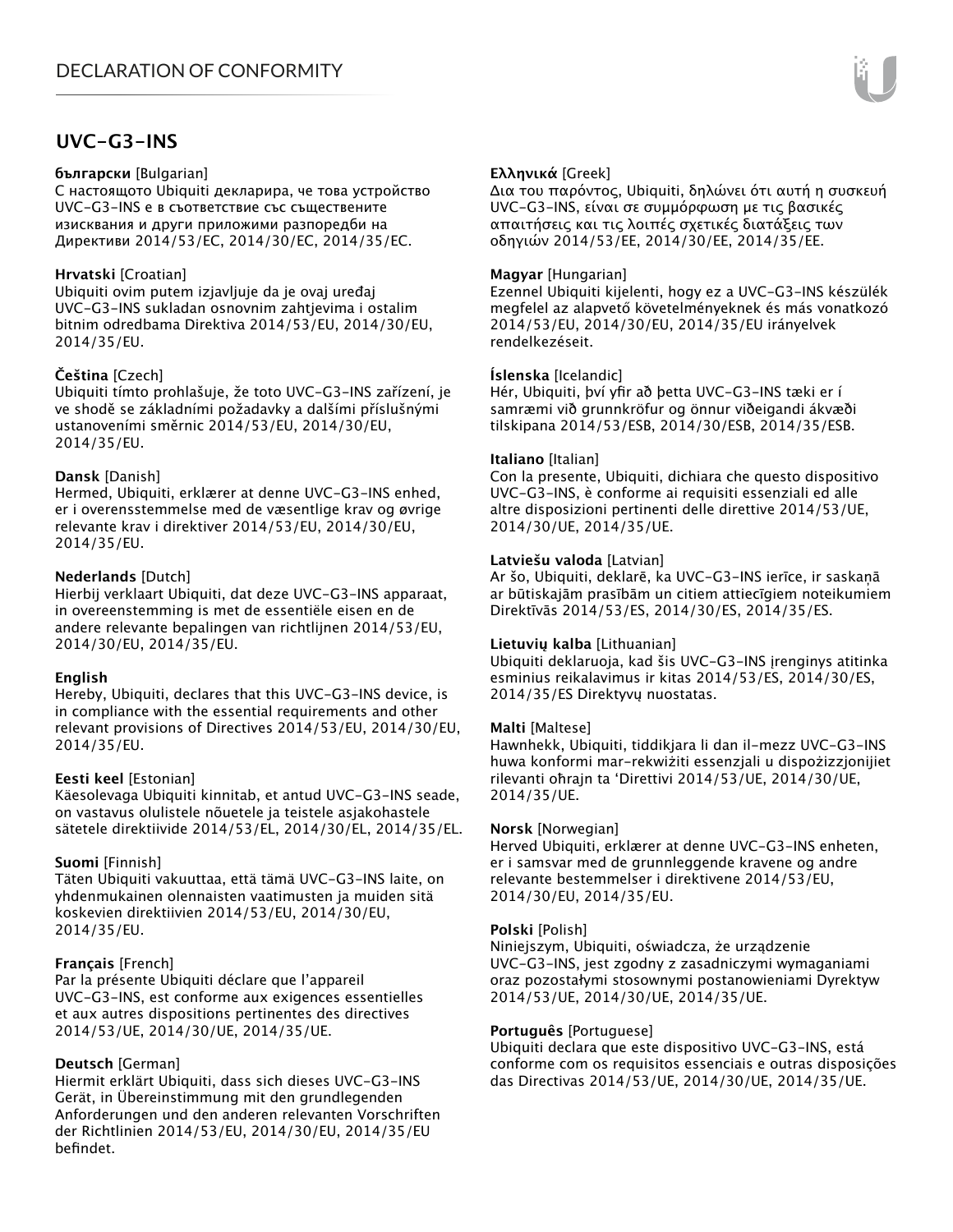#### **Română** [Romanian]

Prin prezenta, Ubiquiti declară că acest dispozitiv UVC-G3-INS este în conformitate cu cerințele esențiale și alte prevederi relevante ale Directivelor 2014/53/UE, 2014/30/UE, 2014/35/UE.

#### **Slovenčina** [Slovak]

Týmto Ubiquiti, prehlasuje, že toto UVC-G3-INS zariadenie, je v súlade so základnými požiadavkami a ďalšími relevantnými ustanoveniami smernice 2014/53/EÚ, 2014/30/EÚ, 2014/35/EÚ.

#### **Slovenščina** [Slovenian]

Družba Ubiquiti izjavlja, da je naprava UVC-G3-INS v skladu z obveznimi zahtevami in drugimi ustreznimi določbami direktiv 2014/53/EU, 2014/30/EU in 2014/35/EU.

#### **Español** [Spanish]

Por medio de la presente Ubiquiti declara que este dispositivo UVC-G3-INS, cumple con los requisitos esenciales y cualesquiera otras disposiciones aplicables o exigibles de las Directivas 2014/53/UE, 2014/30/UE, 2014/35/UE.

#### **Svenska** [Swedish]

Härmed Ubiquiti, intygar att denna UVC-G3-INS enhet är i överensstämmelse med de väsentliga egenskapskrav och övriga relevanta bestämmelser som framgår av direktiven 2014/53/EU, 2014/30/EU, 2014/35/EU.

#### **Accessories**:

https://www.ui.com/products/#default https://www.ui.com/products/#accessories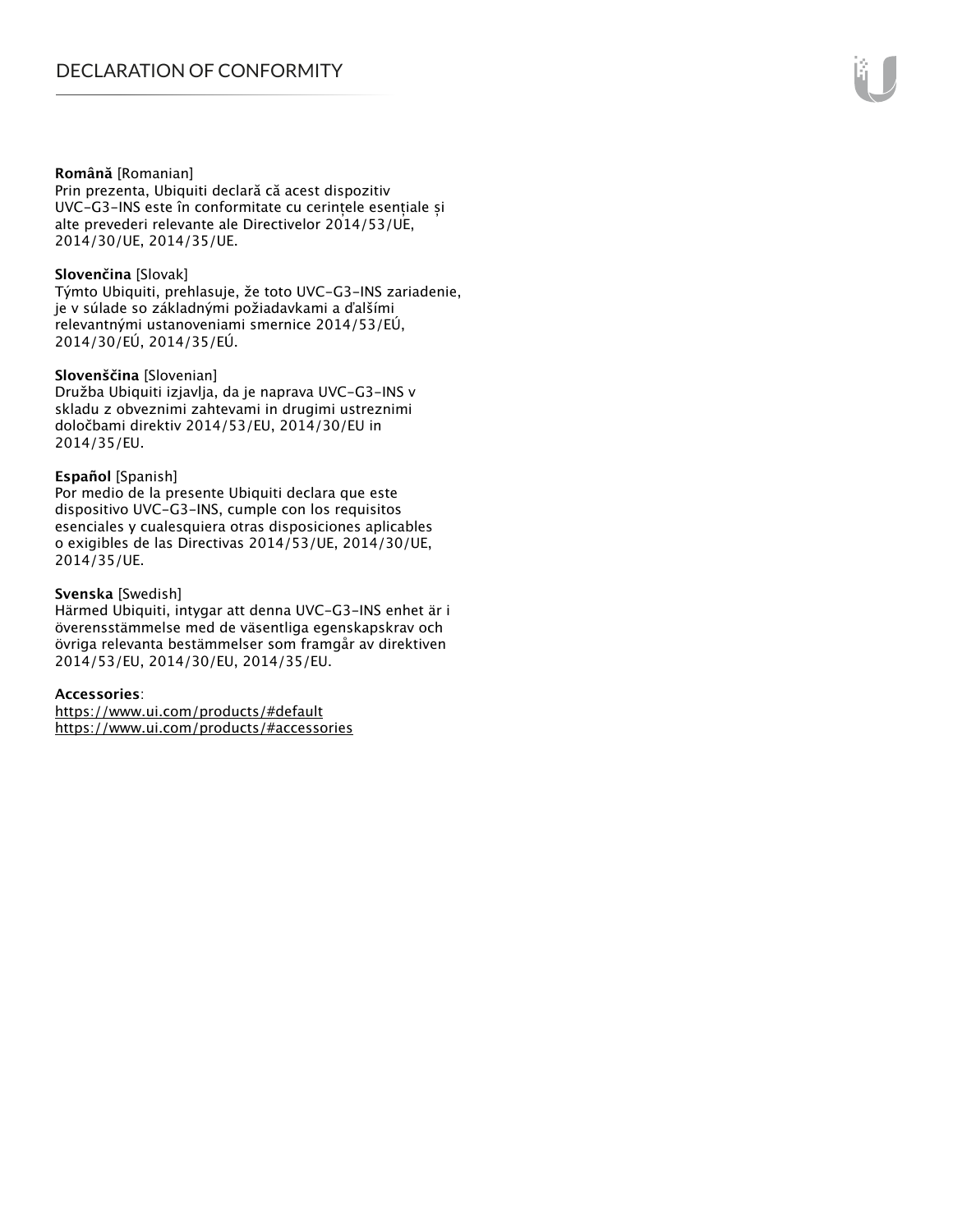Hereby declares under our sole responsibility that the **Camera G3 Instant**, model **UVC-G3-INS**, to which this declaration relates, is in conformance with the provisions of UK Regulations

- Radio Equipment Regulations 2017
- Electromagnetic Compatibility Regulations 2016
- Electrical Equipment (Safety) Regulations 2016
- Hazardous Materials The Restriction of the Use of Certain Hazardous Substances in Electrical and Electronic Equipment Regulations 2012; 1907/2006 Registration, Evaluation, Authorization and Restriction of Chemicals (REACH)

For additional REACH details, please refer to **ui.com/compliance**

Product Standards to which Conformity of the Council Directives is declared:

| <b>Standards</b>                    | <b>Description</b>                                                                                                                                                                                                                                                                                   |
|-------------------------------------|------------------------------------------------------------------------------------------------------------------------------------------------------------------------------------------------------------------------------------------------------------------------------------------------------|
| EN 55032:2015<br>$+AC:2016$         | Electromagnetic compatibility of multimedia equipment - Emission require-<br>ments                                                                                                                                                                                                                   |
| EN 55035:2017                       | Electromagnetic compatibility of multimedia equipment— Immunity<br>requirements                                                                                                                                                                                                                      |
| EN 301 489-1 V2.1.1<br>$(2017-02)$  | ElectroMagnetic Compatibility (EMC) standard for radio equipment and services;<br>Part 1: Common technical requirements; Harmonised Standard covering the<br>essential requirements of article 3.1(b) of Directive 2014/53/EU and the<br>essential requirements of article 6 of Directive 2014/30/EU |
| EN 301 489-17 V3.1.1<br>$(2017-02)$ | ElectroMagnetic Compatibility (EMC) standard for radio equipment and ser-<br>vices; Part 17: Specific conditions for Broadband Data Transmission Systems;<br>Harmonised Standard covering the essential requirements of article 3.1(b) of<br>Directive 2014/53/EU                                    |
| EN 300 328 v2.2.2<br>$(2019-07)$    | Wideband transmission systems; Data transmission equipment operating in<br>the 2,4 GHz ISM band and using wide band modulation techniques; Harmon-<br>ised Standard covering the essential requirements of article 3.2 of Directive<br>2014/53/EU                                                    |
| EN 301 893 V2.1.1<br>$(2017-05)$    | 5 GHz RLAN; Harmonised Standard Covering the Essential Requirements of<br>Article 3.2 of Directive 2014/53/EU                                                                                                                                                                                        |
| EN 62311:2008                       | Assessment of electronic and electrical equipment related to human exposure<br>restrictions for electromagnetic fields (0 Hz - 300 GHz)                                                                                                                                                              |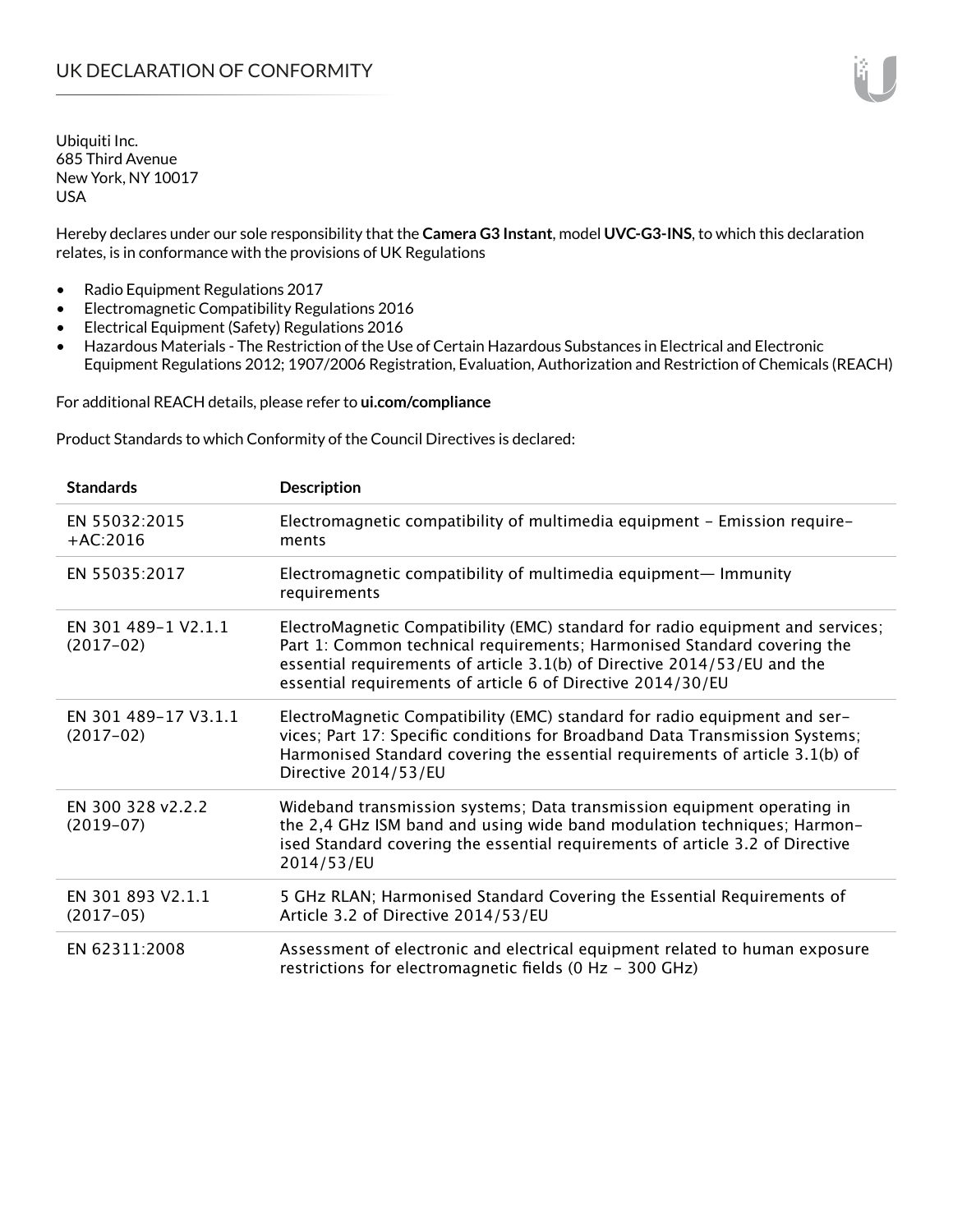| <b>Standards</b>               | <b>Description</b>                                                                               |
|--------------------------------|--------------------------------------------------------------------------------------------------|
| EN 62368-1:2014<br>$+A11:2017$ | Audio/video, information and communication technology equipment – Part 1:<br>Safety requirements |
| <b>UKCA Marking</b>            | JK                                                                                               |

Mark Feil un Feil

Compliance Manager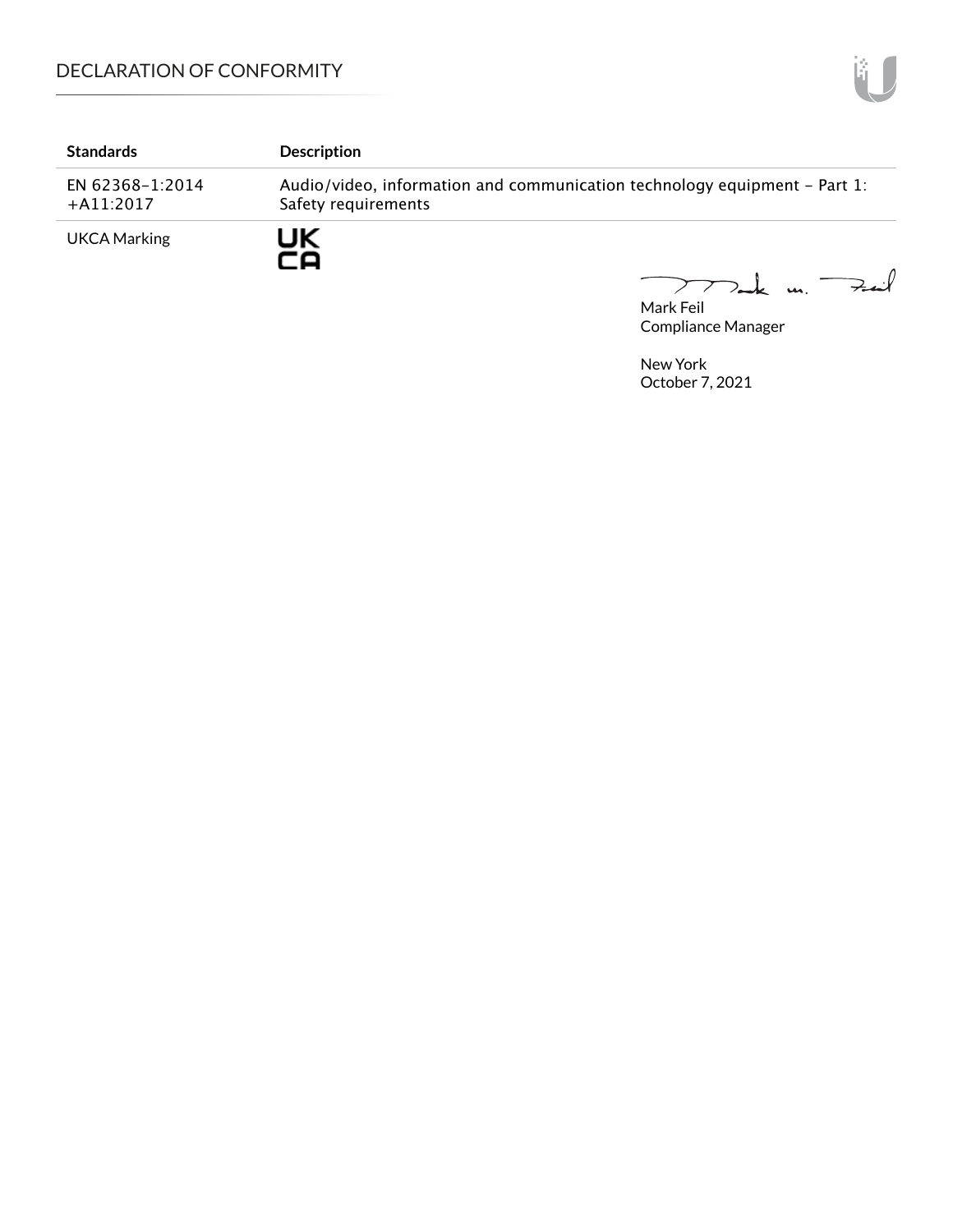Con la presente dichiara sotto la propria esclusiva responsabilità che l' **Camera G3 Instant**, modello **UVC-G3-INS**, a cui si riferisce la presente dichiarazione, è conforme alle disposizioni delle Direttive

- Radio 2014/53/EU Direttiva sulle apparecchiature radio (RED)
- EMC -2014/30/UE Direttiva sulla Compatibilità Elettromagnetica (EMCD)
- Sicurezza -2014/35/UE Direttiva sulla Bassa Tensione (LVD)
- Materiali Pericolosi -2011/65/UE Restrizione dell'uso di alcune Sostanze Pericolose nelle Apparecchiature Elettriche ed Elettroniche (RoHS) con emendamento (UE) 2015/863; 1907/2006 Registrazione, Valutazione, Autorizzazione e Restrizione delle Sostanze Chimiche (REACH)

Per ulteriori dettagli sul REACH, fare riferimento a **ui.com/compliance**

| <b>Standard</b>                     | <b>Descrizione</b>                                                                                                                                                                                                                                                               |
|-------------------------------------|----------------------------------------------------------------------------------------------------------------------------------------------------------------------------------------------------------------------------------------------------------------------------------|
| EN 55032:2015<br>$+AC:2016$         | Compatibilità elettromagnetica delle apparecchiature multimediali -<br>Prescrizioni di Emissione                                                                                                                                                                                 |
| EN 55035:2017                       | Compatibilità elettromagnetica per apparecchiature multimediali — Requisiti di<br>immunità                                                                                                                                                                                       |
| EN 301 489-1 V2.1.1<br>$(2017-02)$  | Compatibilità elettromagnetica e problematiche di spettro radio (ERM); Norma<br>di compatibilità elettromagnetica (EMC) per apparecchiature e servizi radio;<br>Parte 1: Requisiti tecnici comuni                                                                                |
| EN 301 489-17 V3.1.1<br>$(2017-02)$ | Norma di Compatibilità Elettromagnetica (EMC) per apparecchiature e servizi<br>radio; Parte 17: Condizioni specifiche per sistemi di trasmissione dati a banda<br>larga; Norma armonizzata relativa ai requisiti essenziali dell'articolo 3.1(b) della<br>direttiva 2014/53/UE   |
| EN 300 328 v2.2.2<br>$(2019-07)$    | Sistemi di trasmissione a banda larga; apparecchiature di trasmissione dati che<br>operano nella banda 2,4 GHz ISM e che utilizzano tecniche di modulazione a<br>banda larga; norma armonizzata relativa ai requisiti essenziali dell'articolo 3.2<br>della direttiva 2014/53/UE |
| EN 301 893 V2.1.1<br>$(2017-05)$    | 5 GHz RLAN; norma armonizzata che soddisfa i requisiti essenziali dell'articolo<br>3.2 della direttiva 2014/53/UE                                                                                                                                                                |
| EN 302 502 V2.1.1<br>$(2017-03)$    | Sistemi di Accesso Wireless (WAS); sistemi fissi di trasmissione dati a banda<br>larga a 5,8 GHz; norma armonizzata che soddisfa i requisiti essenziali<br>dell'articolo 3.2 della direttiva 2014/53/UE                                                                          |
| EN 62311:2008                       | Valutazione degli apparecchi elettronici ed elettrici in relazione ai limiti di base<br>per l'esposizione umana ai campi elettromagnetici (0 Hz - 300 GHz)                                                                                                                       |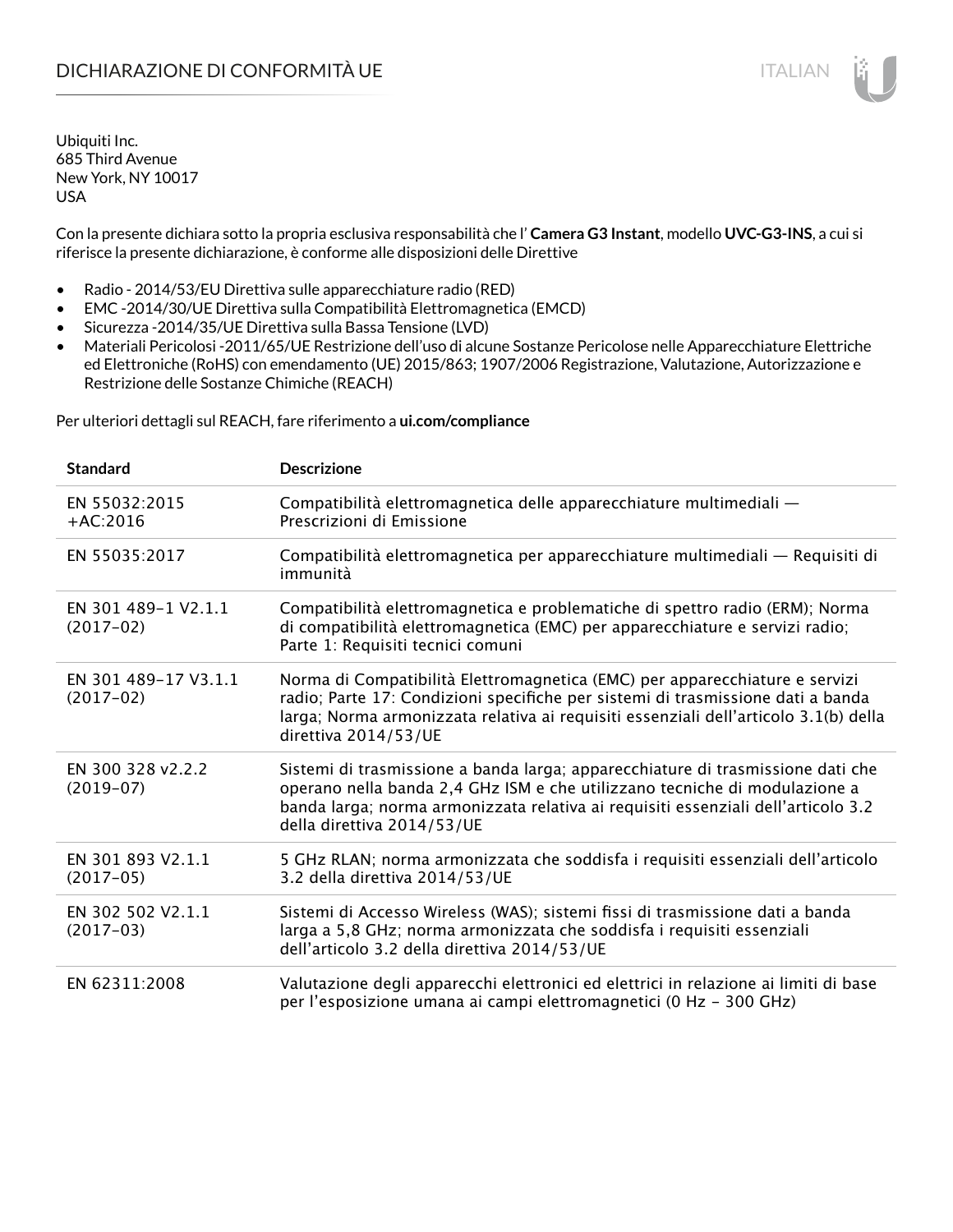

| <b>Standard</b>                | <b>Descrizione</b>                                                                                                          |
|--------------------------------|-----------------------------------------------------------------------------------------------------------------------------|
| EN 62368-1:2014<br>$+A11:2017$ | Apparecchiature per la tecnologia audio/video, dell'informazione e della<br>comunicazione - Parte 1: Requisiti di sicurezza |
| CE Marking                     | C C                                                                                                                         |

Mark Feil u. <del>Zuil</del>  $\overbrace{\phantom{aaaaa}}$ 

Compliance Manager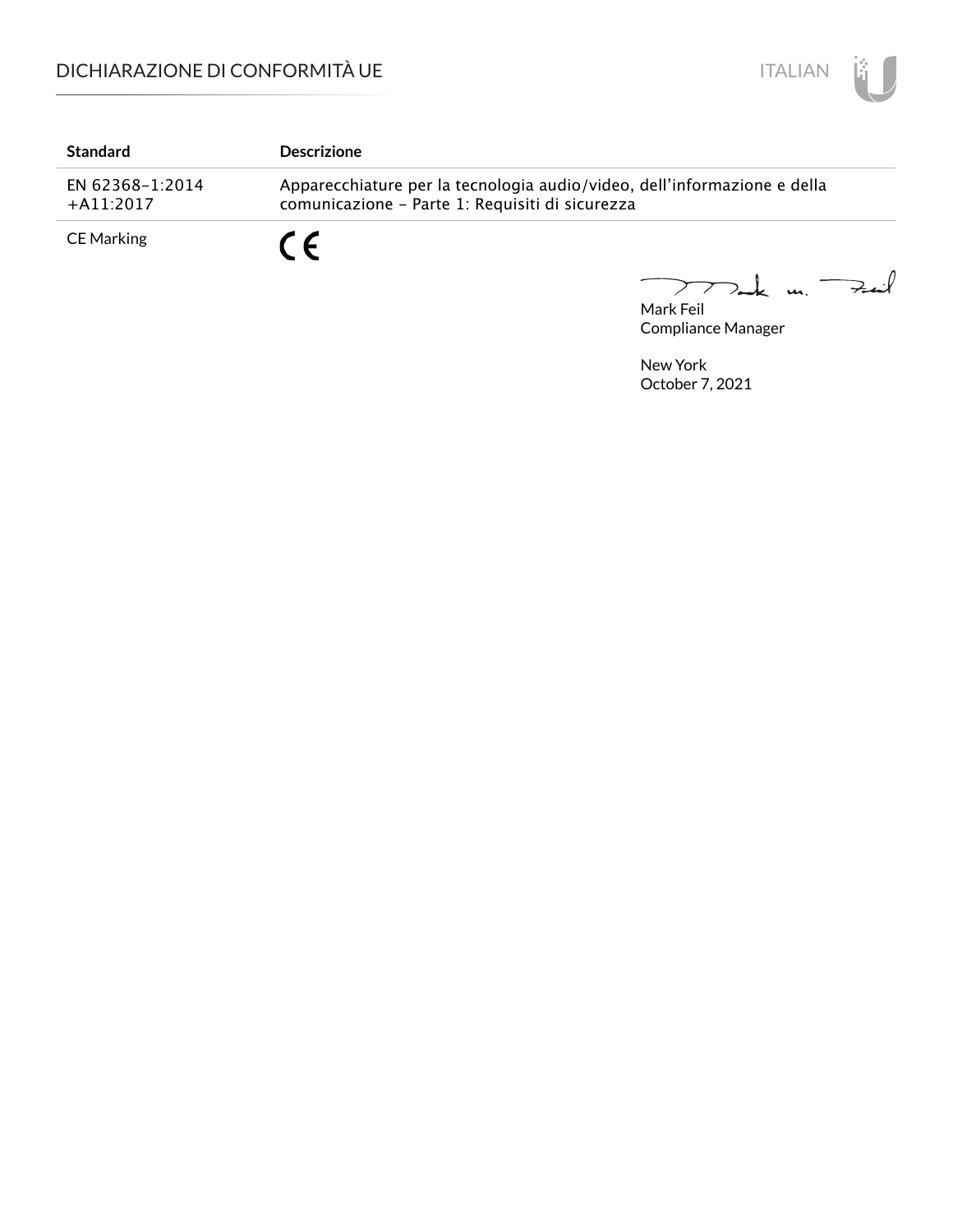# DÉCLARATION DE CONFORMITÉ UE FRENCH

Ubiquiti Inc. 685 Third Avenue New York, NY 10017 USA

Déclare par la présente, sous notre seule responsabilité, que l'**Camera G3 Instant**, modèle **UVC-G3-INS**, auquel se rapporte cette déclaration, est conforme aux dispositions des Directives

- Radio 2014/53/EU Directive sur les Équipements Radio (RED)
- EMC -2014/30/EU Directive sur la Compatibilité Electromagnétique (EMCD)
- Sécurité -2014/35/EU Directive sur la Basse Tension (LVD)
- Matières dangereuses -2011/65/UE Restriction de l'utilisation de Certaines Substances Dangereuses dans les Equipements Electriques et Electroniques (RoHS) avec amendement (EU) 2015/863 ; 1907/2006 Enregistrement, Evaluation, Autorisation et Restriction des Produits Chimiques (REACH)

Pour plus de détails sur le règlement REACH, veuillez consulter le site **ui.com/compliance**

| <b>Normes</b>                       | La description                                                                                                                                                                                                                                                                                                                         |
|-------------------------------------|----------------------------------------------------------------------------------------------------------------------------------------------------------------------------------------------------------------------------------------------------------------------------------------------------------------------------------------|
| EN 55032:2015<br>$+AC:2016$         | Compatibilité électromagnétique des équipements multimédia - Exigences<br>d'émission                                                                                                                                                                                                                                                   |
| EN 55035:2017                       | Compatibilité électromagnétique des équipements multimédia - Exigences<br>d'immunité                                                                                                                                                                                                                                                   |
| EN 301 489-1 V2.1.1<br>$(2017-02)$  | Compatibilité électromagnétique et spectre radioélectrique (ERM) ; Norme de<br>compatibilité électromagnétique (CEM) pour les équipements de communication<br>radio et services ; Partie 1 : Exigences techniques communes                                                                                                             |
| EN 301 489-17 V3.1.1<br>$(2017-02)$ | Norme de compatibilité électromagnétique (CEM) concernant les équipements<br>de communication radio et services ; partie 17 : Exigences particulières<br>applicables aux systèmes de transmission de données à large bande ; norme<br>harmonisée couvrant les exigences essentielles de l'article 3.1(b) de la directive<br>2014/53/UE |
| EN 300 328 v2.2.2<br>$(2019-07)$    | Systèmes de transmission de données à large bande ; Matériel de transmission<br>de données fonctionnant dans la bande ISM à 2, 4 GHz et utilisant des<br>techniques de modulation à étalement du spectre ; Norme harmonisée couvrant<br>les exigences essentielles de l'article 3.2 de la directive 2014/53/UE.                        |
| EN 301 893 V2.1.1<br>$(2017-05)$    | RLAN de 5 GHz ; Norme harmonisée couvrant les exigences essentielles de<br>l'article 3.2 de la Directive 2014/53/EU                                                                                                                                                                                                                    |
| EN 62311:2008                       | Évaluation des équipements électroniques et électriques en relation avec les<br>restrictions d'exposition humaine pour les champs électromagnétiques (0 Hz -<br>300 GHz)                                                                                                                                                               |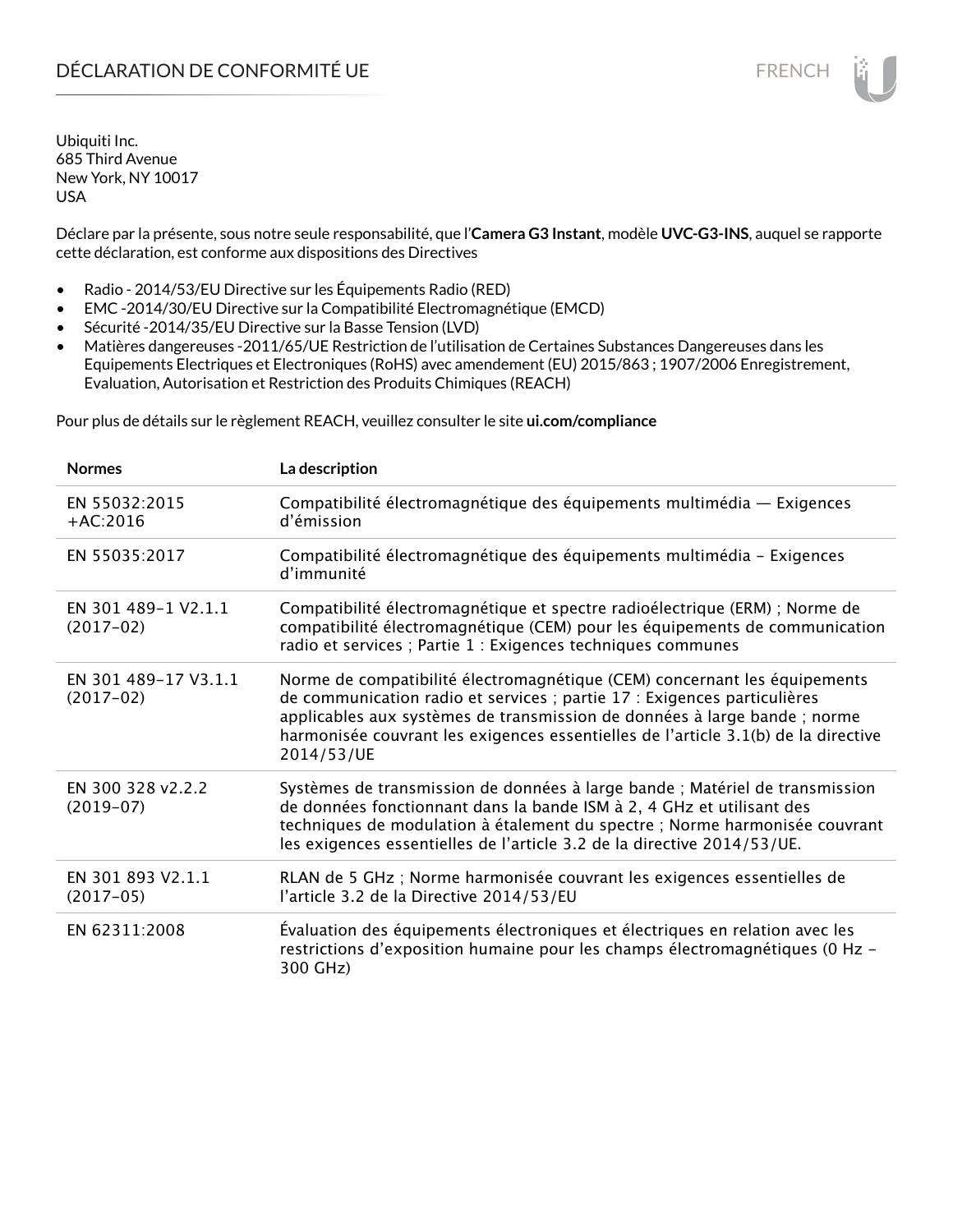

| <b>Normes</b>                  | La description                                                                                                               |
|--------------------------------|------------------------------------------------------------------------------------------------------------------------------|
| EN 62368-1:2014<br>$+A11:2017$ | Equipements des technologies de l'audio/vidéo, de l'information et de la<br>communication - Partie 1 : exigences de sécurité |
| CE Marking                     | C F                                                                                                                          |

Mark Feil<br>Mark Feil  $\overline{\phantom{0}}$ 

Compliance Manager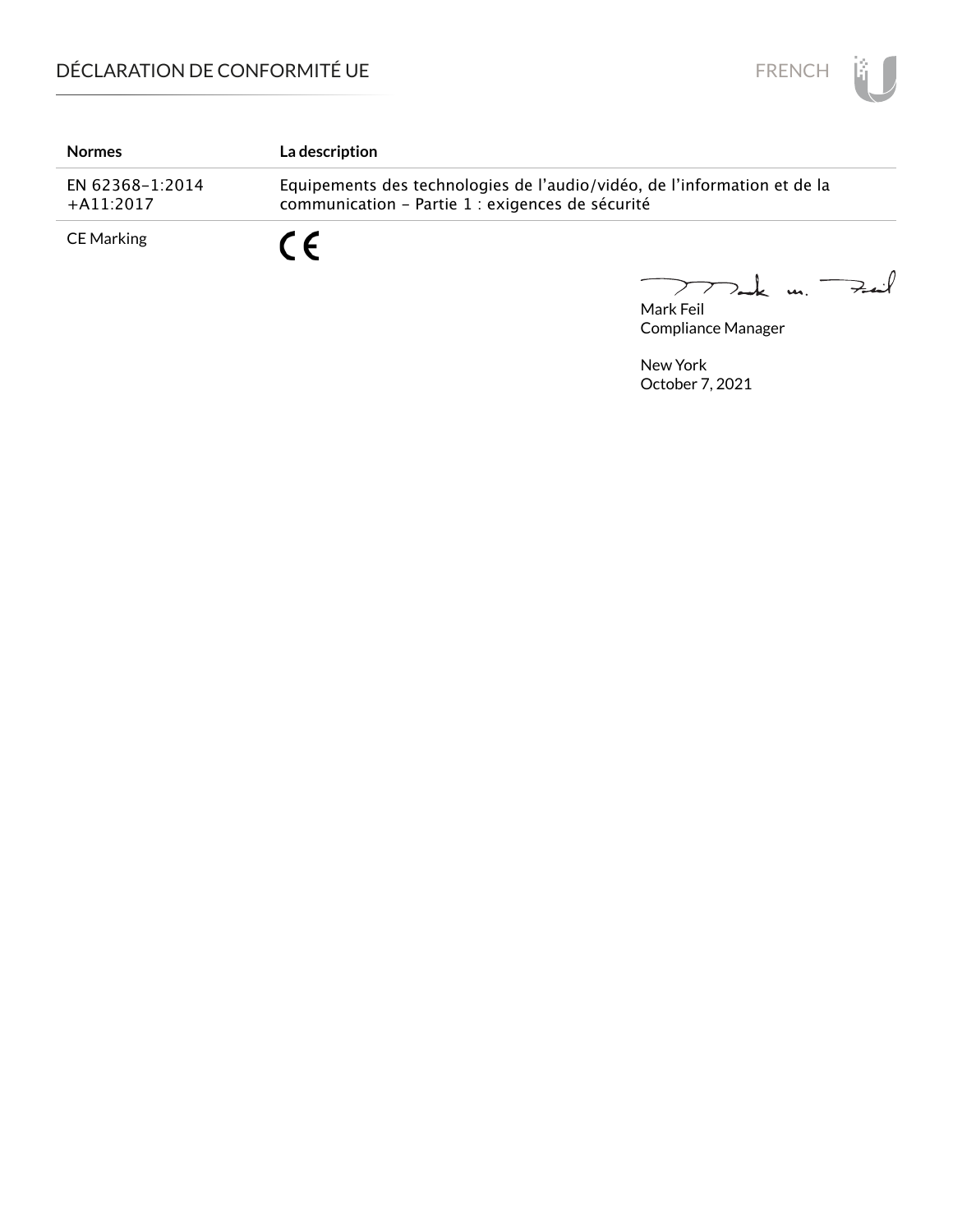Por la presente declaramos bajo nuestra exclusiva responsabilidad que el **Camera G3 Instant**, modelo **UVC-G3-INS**, al que se refiere esta declaración, es conforme con las disposiciones de las Directivas

- Radio 2014/53/EU Directiva de Equipos de Radio (RED)
- EMC -2014/30/Directiva de Compatibilidad Electromagnética de la UE (EMCD)
- Seguridad -2014/35/Directiva de Baja Tensión de la UE (LVD)
- Materiales Peligrosos -2011/65/UE Restricción de la Utilización de Determinadas Sustancias Peligrosas en Aparatos Eléctricos y Electrónicos (RoHS) con la enmienda (UE) 2015/863; 1907/2006 Registro, Evaluación, Autorización y Restricción de Sustancias Químicas (REACH)

Para más detalles sobre el REACH, consulte **ui.com/compliance**

| <b>Estándares</b>                   | Descripción                                                                                                                                                                                                                                                                                         |
|-------------------------------------|-----------------------------------------------------------------------------------------------------------------------------------------------------------------------------------------------------------------------------------------------------------------------------------------------------|
| EN 55032:2015<br>$+AC:2016$         | Compatibilidad electromagnética de equipos multimedia. Requisitos de emisión                                                                                                                                                                                                                        |
| EN 55035:2017                       | Compatibilidad electromagnética de equipos multimedia. Requisitos de<br>inmunidad                                                                                                                                                                                                                   |
| EN 301 489-1 V2.1.1<br>$(2017-02)$  | Cuestiones de Compatibilidad Electromagnética y Espectro de Radiofrecuencia<br>(ERM). Compatibilidad electromagnética (CEM): norma para equipos de radio y<br>servicios. Parte 1: Requisitos técnicos comunes                                                                                       |
| EN 301 489-17 V3.1.1<br>$(2017-02)$ | Norma de Compatibilidad Electromagnética (CEM) para equipos y servicios<br>radioeléctricos; Parte 17: Condiciones específicas para sistemas de transmisión<br>de datos de banda ancha; Norma armonizada que cubre los requisitos<br>esenciales del artículo 3.1.b) de la Directiva 2014/53/UE       |
| EN 300 328 v2.2.2<br>$(2019-07)$    | Sistemas de transmisión de datos de banda ancha; Equipos de transmisión<br>de datos, que funcionan en la banda ISM de 2,4 GHz y utilizan técnicas de<br>modulación de espectro ensanchado; Norma armonizada que cubre los<br>requisitos esenciales según el artículo 3.2 de la Directiva 2014/53/UE |
| EN 301 893 V2.1.1<br>$(2017-05)$    | 5 GHz RLAN; Norma armonizada que cubre los requisitos esenciales del artículo<br>3.2 de la Directiva 2014/53/UE                                                                                                                                                                                     |
| EN 62311:2008                       | Evaluación de los equipos electrónicos y eléctricos en relación con las<br>restricciones relativas a la exposición de las personas a los campos<br>electromagnéticos (0 Hz - 300 GHz)                                                                                                               |
| EN 62368-1:2014<br>$+$ A11:2017     | Equipos de audio y vídeo, de tecnología de la información y de la comunicación<br>- Parte 1: Requisitos de seguridad                                                                                                                                                                                |
| <b>CE Marking</b>                   | $\nabla$ ak m.<br>$\sum$                                                                                                                                                                                                                                                                            |

Mark Feil Compliance Manager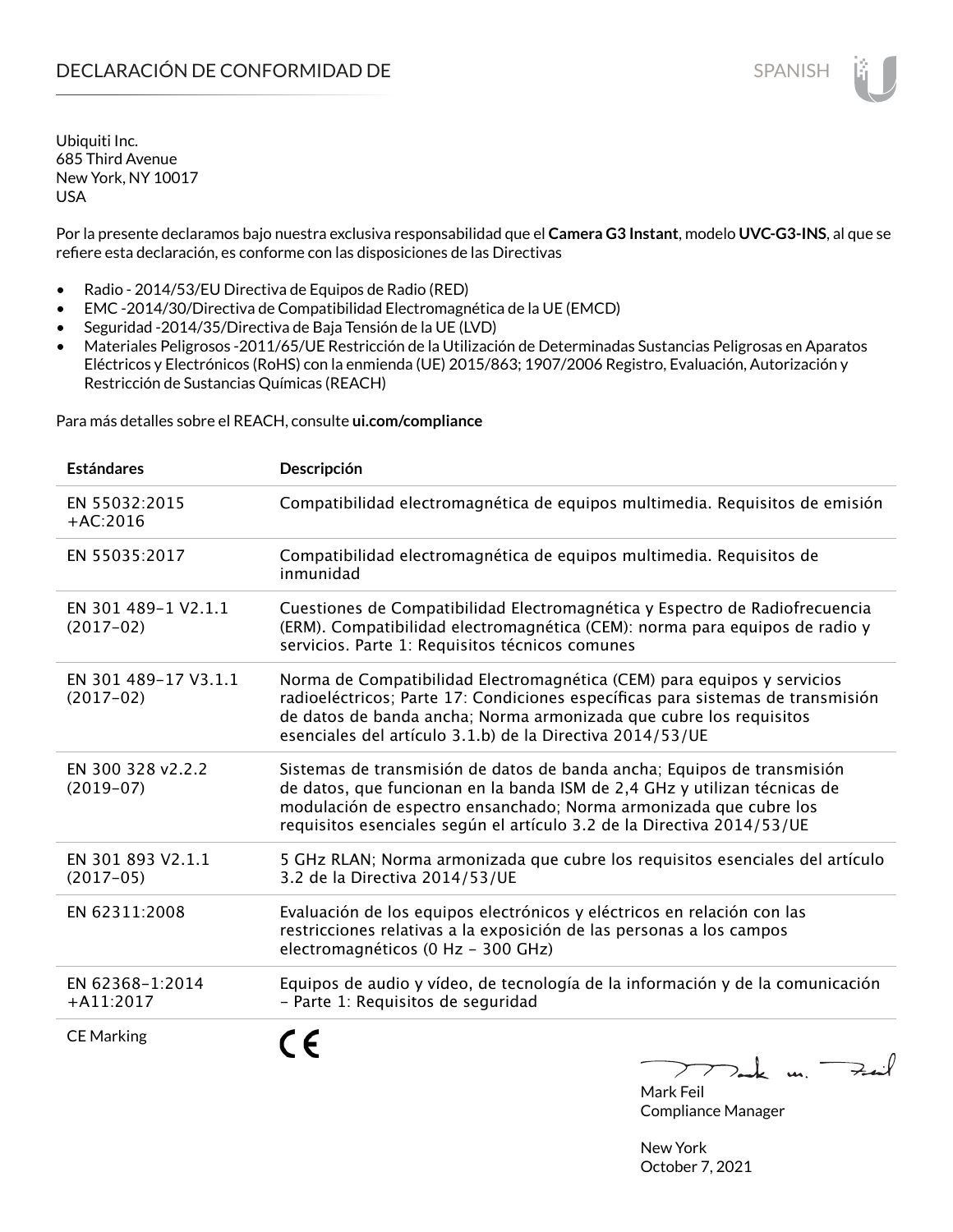## DECLARAȚIA DE CONFORMITATE UE EXECUTE DE ROMANIAN

Ubiquiti Inc. 685 Third Avenue New York, NY 10017 USA

Prin prezenta declarăm sub răspunderea noastră exclusivă că "Camera G3 Instant", modelul UVC-G3-INS, la care se referă această declarație, este în conformitate cu prevederile directivelor următoare:

- Radio 2014/53/EU Radio Equipment Directive (RED) (Directiva UE privind echipamentele radio)
- EMC -2014/30/EU Electromagnetic Compatibility Directive (EMCD) (Directiva UE privind compatibilitatea electromagnetică)
- Siguranță -2014/35/EU Low Voltage Directive (LVD) (Directiva UE privind joasa tensiune)
- Materiale periculoase -2011/65/EU Restriction of the Use of Certain Hazardous Substances in Electrical and Electronic Equipment (RoHS) with amendment (EU) 2015/863 (Directiva UE privind restricția utilizării anumitor substanțe periculoase în echipamentele electrice și electronice (RoHS) cu amendamentele ulterioare); 1907/2006 Registration, Evaluation, Authorization and Restriction of Chemicals (REACH) (Regulamentul Uniunii Europene privind înregistrarea, evaluarea si autorizarea produselor chimice)

Pentru detalii suplimentare referitoare la regulamentul REACH, vă rugăm să consultați site-ul **ui.com/compliance**

| <b>Standarde</b>                    | <b>Descriere</b>                                                                                                                                                                                                                                                                                  |
|-------------------------------------|---------------------------------------------------------------------------------------------------------------------------------------------------------------------------------------------------------------------------------------------------------------------------------------------------|
| EN 55032:2015<br>$+AC:2016$         | Compatibilitatea electromagnetică a echipamentelor multimedia - Cerințe<br>privind emisiile                                                                                                                                                                                                       |
| EN 55035:2017                       | Compatibilitatea electromagnetică a echipamentelor multimedia. Cerințe privind<br>imunitatea                                                                                                                                                                                                      |
| EN 301 489-1 V2.1.1<br>$(2017-02)$  | Compatibilitatea electromagnetică și chestiuni legate de spectrul de frecvențe<br>radio (ERM); Standard de compatibilitate electromagnetică (EMC) pentru<br>echipamente și servicii radio; Partea 1: Cerințe tehnice comune                                                                       |
| EN 301 489-17 V3.1.1<br>$(2017-02)$ | Standard de compatibilitate electromagnetică (EMC) pentru echipamente și<br>servicii radio; Partea 17: Condiții specifice pentru sistemele de transmisie<br>a datelor în bandă largă; Standard armonizat privind cerințele esențiale ale<br>articolului 3.1 litera (b) din Directiva 2014/53 / UE |
| EN 300 328 v2.2.2<br>$(2019-07)$    | Sisteme de transmisie pe bandă largă; Echipamente de transmisie de date care<br>funcționează în banda ISM de 2,4 GHz și utilizează tehnici de modulare a benzii<br>largi; Standard armonizat privind cerințele esențiale ale articolului 3.2 din<br>Directiva 2014/53 / UE                        |
| EN 301 893 V2.1.1<br>$(2017-05)$    | RLAN de 5 GHz; Standard armonizat privind cerințele esențiale ale articolului<br>3.2 din Directiva 2014/53 / UE                                                                                                                                                                                   |
| EN 62311:2008                       | Evaluarea echipamentelor electronice și electrice legate de restricțiile expunerii<br>umane la câmpurile electromagnetice (0 Hz - 300 GHz)                                                                                                                                                        |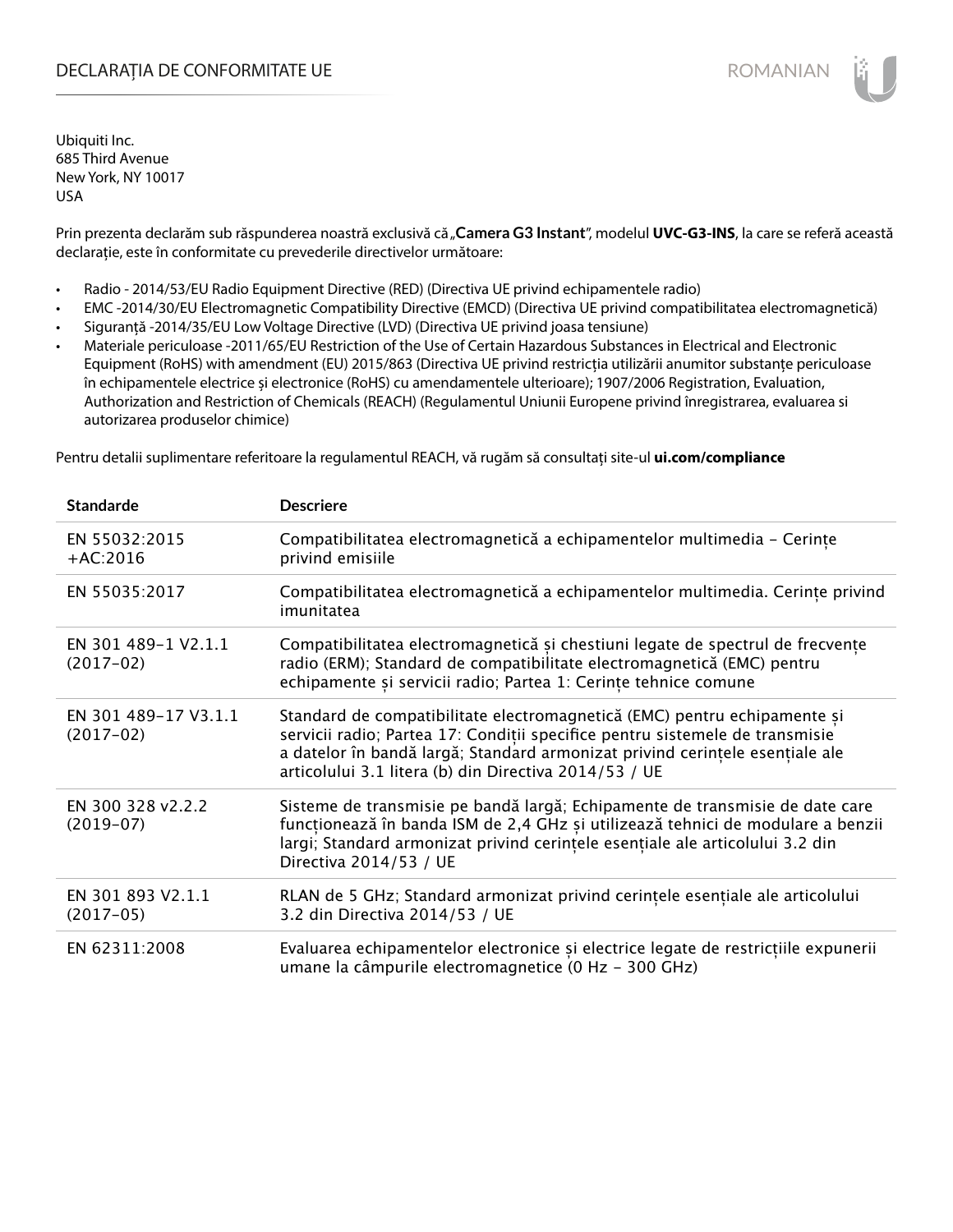

| <b>Standarde</b>               | <b>Descriere</b>                                                                                           |
|--------------------------------|------------------------------------------------------------------------------------------------------------|
| EN 62368-1:2014<br>$+A11:2017$ | Echipamente tehnologice audio / video, informaționale și de comunicații. Partea<br>1: Cerinte de sigurantă |
| <b>CE Marking</b>              | $\epsilon$                                                                                                 |

Mark Feil u. <del>Zuil</del>  $\overline{\phantom{0}}$ 

Compliance Manager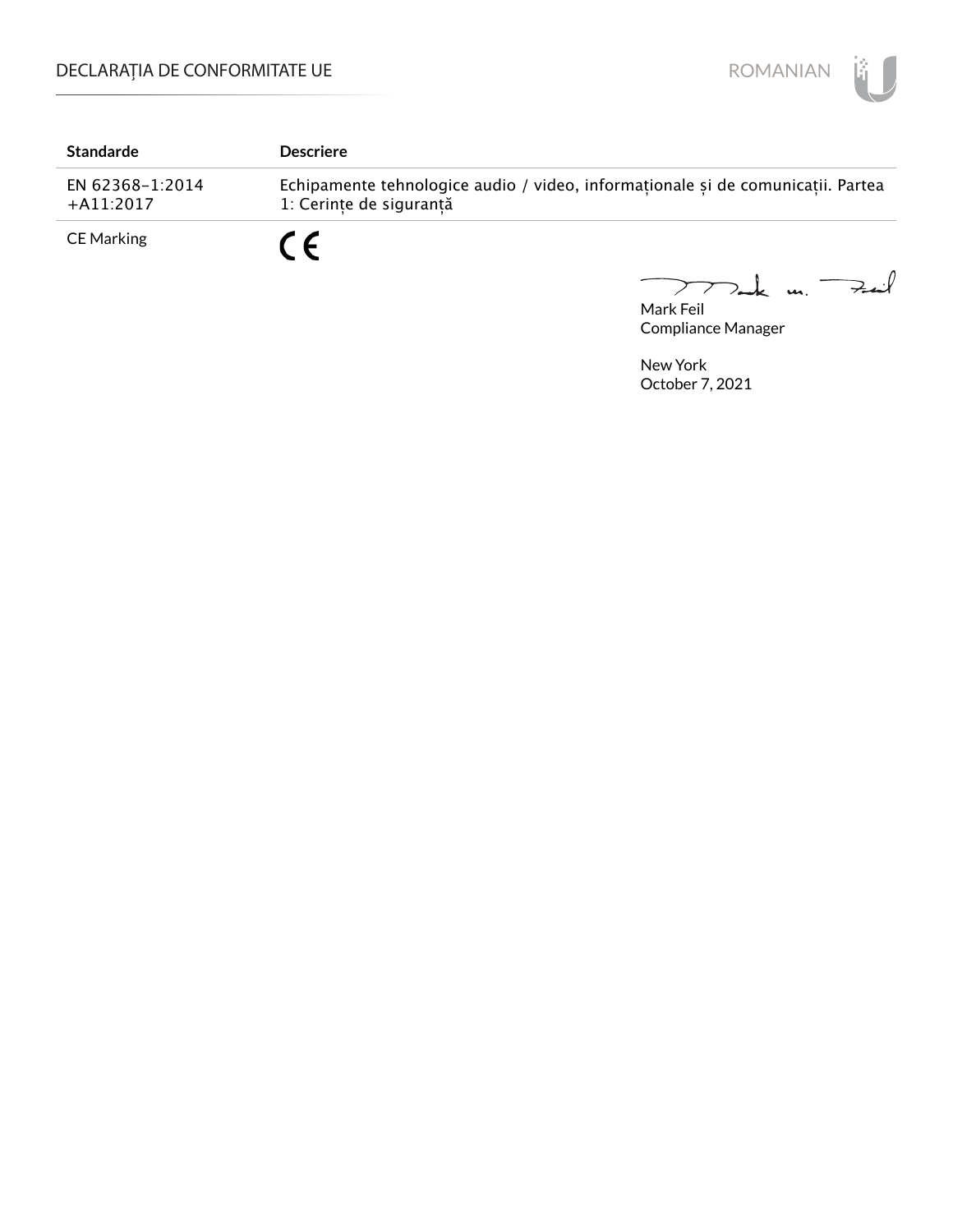# DEKLARACJA ZGODNOŚCI UE POLISH POLISH

Ubiquiti Inc. 685 Third Avenue New York, NY 10017 USA

Niniejszym oświadczam z naszą wyłączną odpowiedzialnością, że **Camera G3 Instant**, model **UVC-G3-INS**, do którego odnosi się niniejsza deklaracja, jest zgodny z przepisami Dyrektyw

- Radio 2014/53/Dyrektywa Sprzętu Radiowego UE (RED)
- EMC -2014/30/Dyrektywa Zgodności Elektromagnetycznej UE (EMCD)
- Bezpieczeństwo -2014/35/Dyrektywa Niskiego Napięcia UE (LVD)
- Materiały Niebezpieczne -2011/65/Restrykcje Dotyczące Użycia NIektórych Niebezpiecznych Substancji w Sprzęcie Elektrycznym i Elektronicznym UE (RoHS) ze zmianą (UE) 2015/863; 1907/2006 Rejestracja, Ocena, Zezwolenie i Restrykcje Dotyczące Chemikaliów (REACH)

Aby uzyskać dodatkowe informacje REACH, należy przejść do **ui.com/compliance**

| Normy                               | Opis                                                                                                                                                                                                                                                                |
|-------------------------------------|---------------------------------------------------------------------------------------------------------------------------------------------------------------------------------------------------------------------------------------------------------------------|
| EN 55032:2015<br>$+AC:2016$         | Kompatybilność elektromagnetyczna sprzętu multimedialnego – Wymagania<br>emisyjne                                                                                                                                                                                   |
| EN 55035:2017                       | Kompatybilność elektromagnetyczna sprzętu multimedialnego — Wymagania<br>odporności                                                                                                                                                                                 |
| EN 301 489-1 V2.1.1<br>$(2017-02)$  | Kompatybilność elektromagnetyczna i Zagadnienia widma Radiowego (ERM);<br>Standard Kompatybilności ElektroMagnetycznej (EMC) dla sprzętu radiowego i<br>usług; Część 1: Typowe wymagania techniczne                                                                 |
| EN 301 489-17 V3.1.1<br>$(2017-02)$ | Standard Kompatybilności ElektroMagnetycznej (EMC) dla sprzętu radiowego<br>i usług; Część 17: Szczególne warunki dla Szerokopasmowych Systemów<br>Transmisji Danych; Norma zharmonizowana obejmująca zasadnicze wymagania<br>art. 3.1 lit. b) dyrektywy 2014/53/UE |
| EN 300 328 v2.2.2<br>$(2019-07)$    | Szerokopasmowe systemy transmisji; Szprzęt transmisji danych działający w<br>paśmie 2,4 GHz ISM i używający szerokopasmowe techniki modulacyjne; Norma<br>zharmonizowana obejmująca zasadnicze wymagania artykułu 3.2 dyrektywy<br>2014/53/UE                       |
| EN 301 893 V2.1.1<br>$(2017-05)$    | 5 GHz RLAN; Norma zharmonizowana obejmująca zasadnicze wymagania<br>artykułu 3.2 dyrektywy 2014/53/UE                                                                                                                                                               |
| EN 62311:2008                       | Oszacowanie elektronicznego i elektrycznego sprzętu związanego z<br>ograniczeniami narażenia ludzi na pola elektromagnetyczne (0 Hz – 300 GHz)                                                                                                                      |
| EN 62368-1:2014<br>$+A11:2017$      | Audio/wideo, sprzęt technologii informatycznej i komunikacyjnej – Część 1:<br>Wymagania dotyczące bezpieczeństwa                                                                                                                                                    |
| <b>CE Marking</b>                   |                                                                                                                                                                                                                                                                     |

 $k$  un  $\rightarrow$ 

Mark Feil Compliance Manager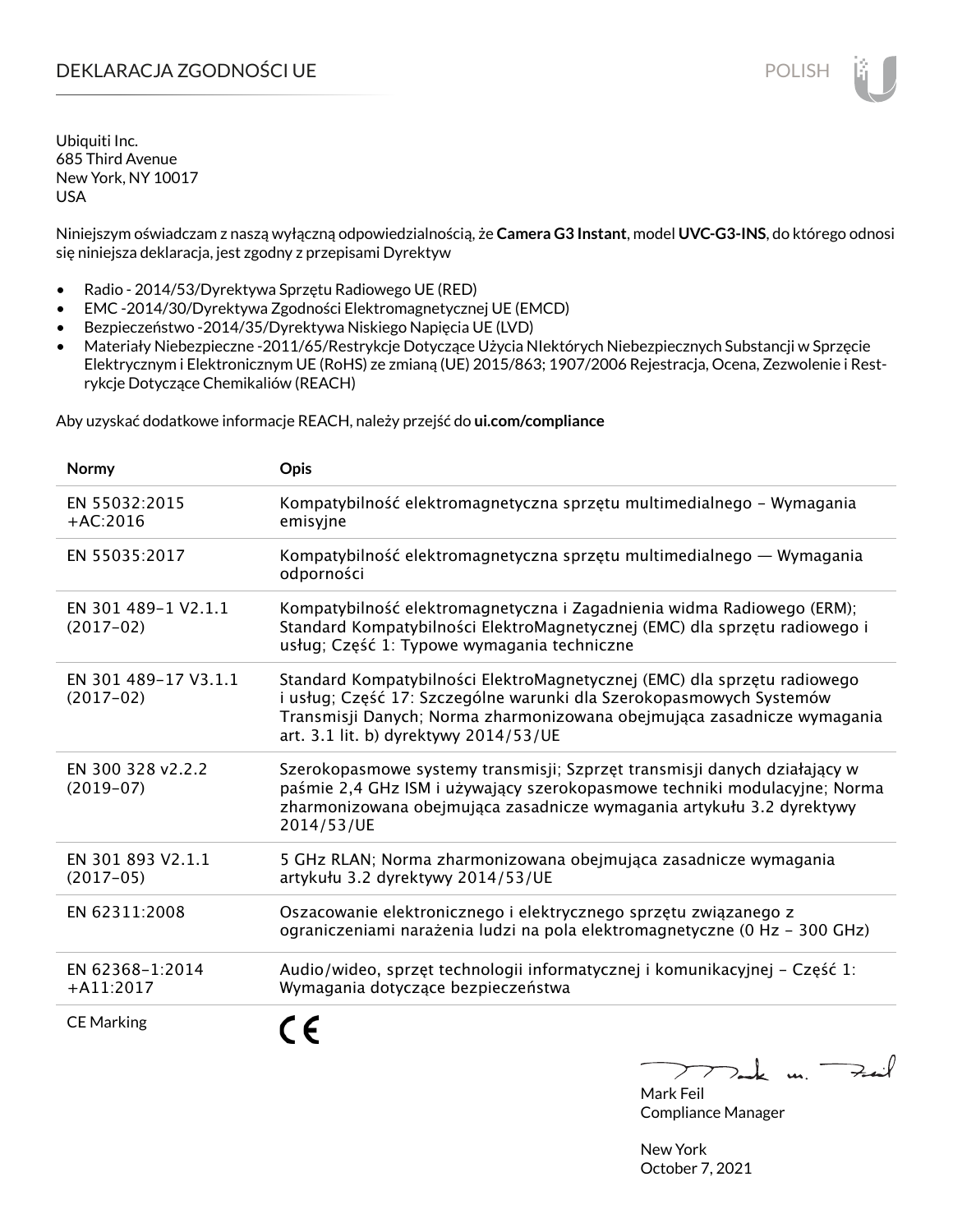# I**ZJAVA EU O SKLADNOSTI** SLOVENIAN

Ubiquiti Inc. 685 Third Avenue New York, NY 10017 USA

S tem dokumentom na lastno odgovornost izjavljamo, da je naprava **Camera G3 Instant**, model **UVC-G3-INS**, na katerega se ta izjava nanaša, v skladu z določbami naslednjih direktiv:

- Radio 2014/53/EU Direktiva o radijski opremi (RED)
- EMC -2014/30/EU Direktiva o elektromagnetni združljivosti (EMCD)
- Varnost -2014/35/EU Direktiva o nizkonapetostni opremi (LVD)
- Nevarne snovi -2011/65/EU Direktiva o omejevanju uporabe nekaterih nevarnih snovi v električni in elektronski opremi (RoHS) s spremembo (EU) 2015/863; 1907/2006 Uredba o registraciji, evalvaciji, avtorizaciji in omejevanju kemikalij (REACH)

Več podrobnosti o REACH uredbi si poglejte na **ui.com/compliance**

| <b>Standardi</b>                    | Opis                                                                                                                                                                                                                                              |
|-------------------------------------|---------------------------------------------------------------------------------------------------------------------------------------------------------------------------------------------------------------------------------------------------|
| EN 55032:2015<br>$+AC:2016$         | Elektromagnetna združljivost večpredstavnostne opreme - Zahteve glede<br>elektromagnetnega sevanja                                                                                                                                                |
| EN 55035:2017                       | Elektromagnetna združljivost večpredstavnostne opreme - Zahteve za<br>odpornost opreme                                                                                                                                                            |
| EN 301 489-1 V2.1.1<br>$(2017-02)$  | Elektromagnetna združljivost in zadeve v zvezi z radijskim spektrom (ERM) -<br>Standard elektromagnetne združljivosti (EMC) za radijsko opremo in storitve -<br>1. del: Splošne tehnične zahteve                                                  |
| EN 301 489-17 V3.1.1<br>$(2017-02)$ | Standard elektromagnetne združljivosti (EMC) za radijsko opremo in storitve<br>- 17. del: Posebni pogoji za širokopasovne sisteme za prenos podatkov -<br>Harmonizirani standard, ki zajema bistvene zahteve člena 3.1(b) direktive<br>2014/53/EU |
| EN 300 328 v2.2.2<br>$(2019-07)$    | Širokopasovni prenosni sistemi – Oprema za prenos podatkov v frekvenčnem<br>pasu 2,4 GHz ISM, ki uporablja širokopasovne modulacijske tehnike -<br>Harmonizirani standard, ki zajema bistvene zahteve člena 3.2 direktive<br>2014/53/EU           |
| EN 301 893 V2.1.1<br>$(2017-05)$    | 5 GHz RLAN - Harmonizirani standard, ki zajema bistvene zahteve člena 3.2<br>direktive 2014/53/EU                                                                                                                                                 |
| EN 62311:2008                       | Ocena elektronske in električne opreme glede omejevanja izpostavljenosti ljudi<br>elektromagnetnim sevanjem (0 Hz - 300 GHz)                                                                                                                      |
| EN 62368-1:2014<br>$+$ A11:2017     | Oprema za avdio/video, informacijsko in komunikacijsko tehnologijo - 1. del:<br>Varnostne zahteve                                                                                                                                                 |
| <b>CE Marking</b>                   |                                                                                                                                                                                                                                                   |

Tack un Fait  $\triangleright$  $\overline{\phantom{a}}$ Mark Feil Compliance Manager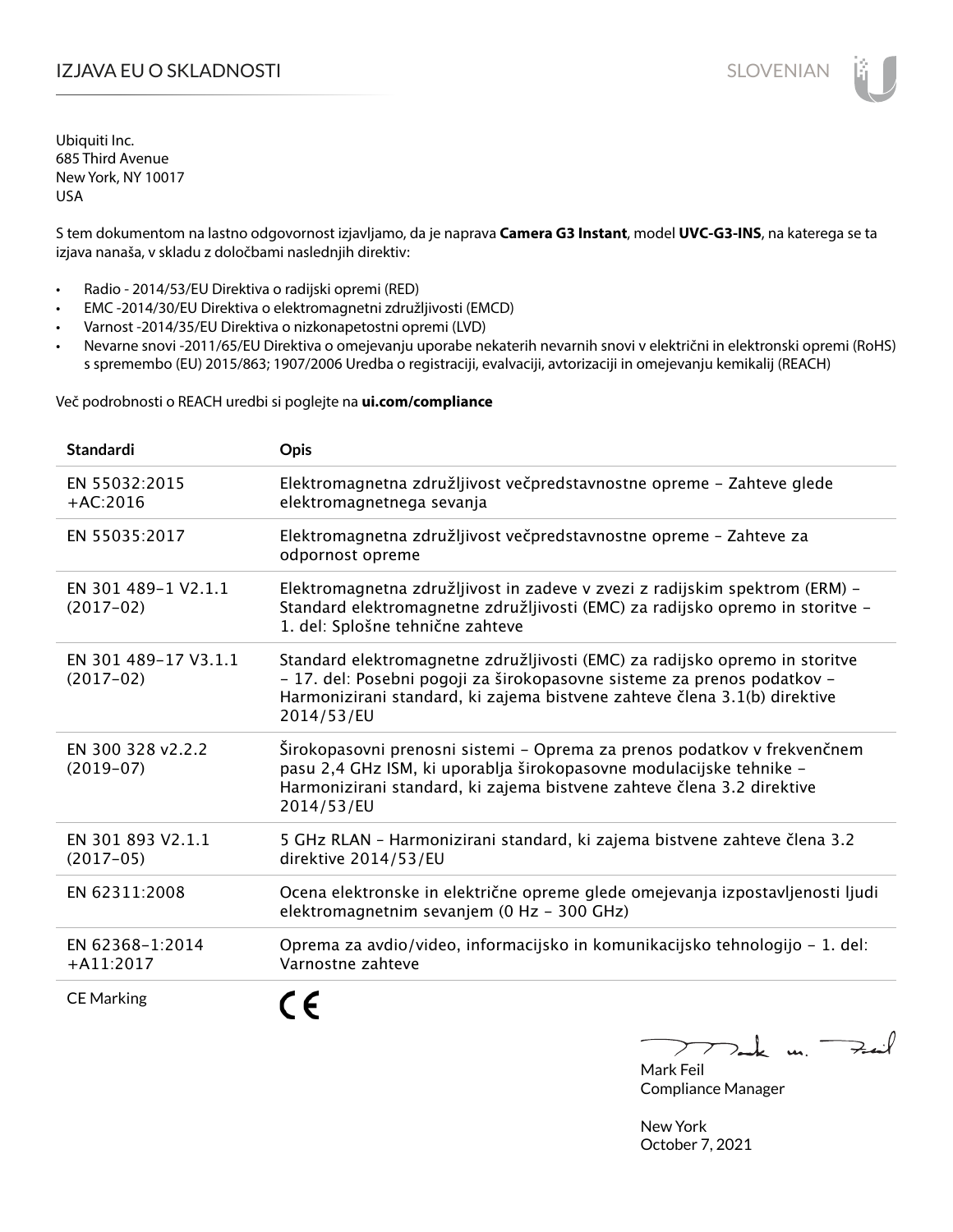Διά του παρόντος δηλώνουμε με αποκλειστική ευθύνη μας ότι το **Camera G3 Instant**, μοντέλο **UVC-G3-INS**, στο οποίο αναφέρεται η παρούσα δήλωση, είναι σύμφωνο με τις διατάξεις των Οδηγιών

- Ραδιοεξοπλισμός Οδηγία Ραδιοεξοπλισμού (RED) 2014/53/ΕΕ
- EMC Οδηγία Ηλεκτρομαγνητικής Συμβατότητας (EMCD) 2014/30/ΕΕ
- Ασφάλεια Οδηγία Χαμηλής Τάσης (LVD) 2014/35/ΕΕ
- Επικίνδυνα Υλικά Περιορισμός της Χρήσης Ορισμένων Επικίνδυνων Ουσιών σε Ηλεκτρικό και Ηλεκτρονικό Εξοπλισμό (RoHS) 2011/65/ΕΕ με τροποποίηση (ΕΕ) 2015/863. Καταχώριση, Αξιολόγηση, Εξουσιοδότηση και Περιορισμός Χημικών Ουσιών (REACH) 1907/2006

Για περισσότερες λεπτομέρειες σχετικά με το REACH, παρακαλούμε ανατρέξτε στη διεύθυνση **ui.com/compliance**

| Πρότυπα                             | Περιγραφή                                                                                                                                                                                                                                                              |
|-------------------------------------|------------------------------------------------------------------------------------------------------------------------------------------------------------------------------------------------------------------------------------------------------------------------|
| EN 55032:2015<br>$+AC:2016$         | Ηλεκτρομαγνητική συμβατότητα εξοπλισμού πολυμέσων - Απαιτήσεις<br>εκπομπών                                                                                                                                                                                             |
| EN 55035:2017                       | Ηλεκτρομαγνητική συμβατότητα εξοπλισμού πολυμέσων - Απαιτήσεις<br>θωράκισης                                                                                                                                                                                            |
| EN 301 489-1 V2.1.1<br>$(2017-02)$  | Ηλεκτρομαγνητική συμβατότητα και Θέματα Ραδιοφάσματος (ERM). Πρότυπο<br>ηλεκτρομαγνητικής συμβατότητας (EMC) για ραδιοεξοπλισμό και υπηρεσίες.<br>Μέρος 1: Κοινές τεχνικές απαιτήσεις                                                                                  |
| EN 301 489-17 V3.1.1<br>$(2017-02)$ | Πρότυπο ηλεκτρομαγνητικής συμβατότητας (ΕΜC) για ραδιοεξοπλισμό και<br>υπηρεσίες. Μέρος 17: Ειδικοί όροι για Συστήματα Μετάδοσης Δεδομένων<br>Ευρείας Ζώνης · Εναρμονισμένο Πρότυπο που καλύπτει τις βασικές<br>απαιτήσεις του άρθρου 3.1 (β) της Οδηγίας 2014/53 / ΕΕ |
| EN 300 328 v2.2.2<br>$(2019-07)$    | Ευρυζωνικά συστήματα μετάδοσης. Εξοπλισμός μετάδοσης δεδομένων<br>που λειτουργεί στη ζώνη ISM 2,4 GHz και χρησιμοποιεί ευρυζωνικές<br>τεχνικές διαμόρφωσης. Εναρμονισμένο πρότυπο που καλύπτει τις βασικές<br>απαιτήσεις του άρθρου 3.2 της Οδηγίας 2014/53 / ΕΕ       |
| EN 301 893 V2.1.1<br>$(2017-05)$    | 5 GHz RLAN. Εναρμονισμένο Πρότυπο που καλύπτει τις βασικές απαιτήσεις<br>του άρθρου 3.2 της Οδηγίας 2014/53/ΕΕ                                                                                                                                                         |
| EN 62311:2008                       | Αξιολόγηση ηλεκτρονικού και ηλεκτρικού εξοπλισμού που σχετίζεται με<br>περιορισμούς έκθεσης στον άνθρωπο για ηλεκτρομαγνητικά πεδία (0 Hz –<br>300 GHz)                                                                                                                |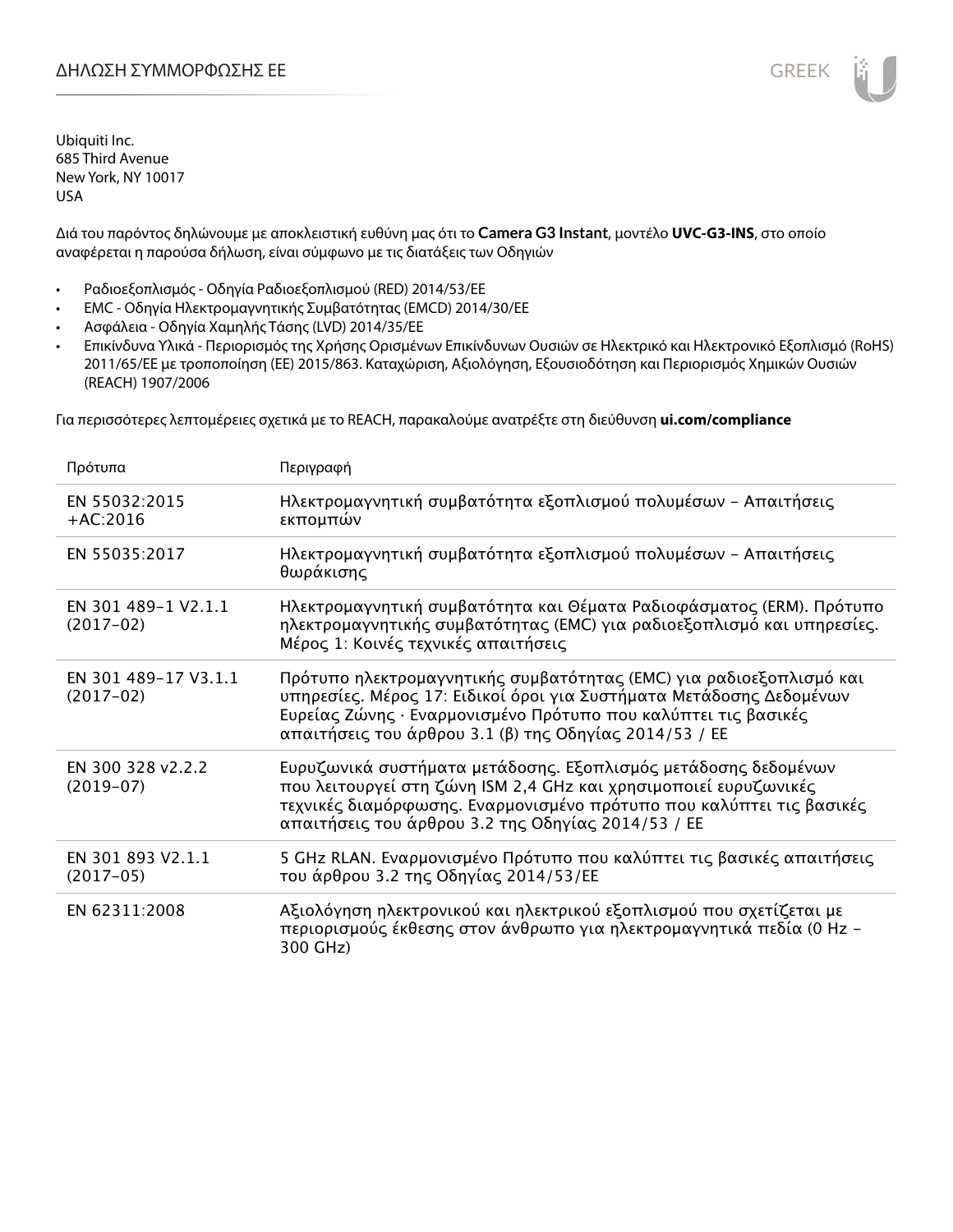

| Πρότυπα                        | Περιγραφή                                                                                             |
|--------------------------------|-------------------------------------------------------------------------------------------------------|
| EN 62368-1:2014<br>$+A11:2017$ | Εξοπλισμός τεχνολογίας ήχου/εικόνας, πληροφορικής και επικοινωνιών -<br>Μέρος 1: Απαιτήσεις ασφάλειας |
| <b>CE Marking</b>              | C E                                                                                                   |

Mak m. Fail  $\overline{\phantom{0}}$ 

Mark Feil Compliance Manager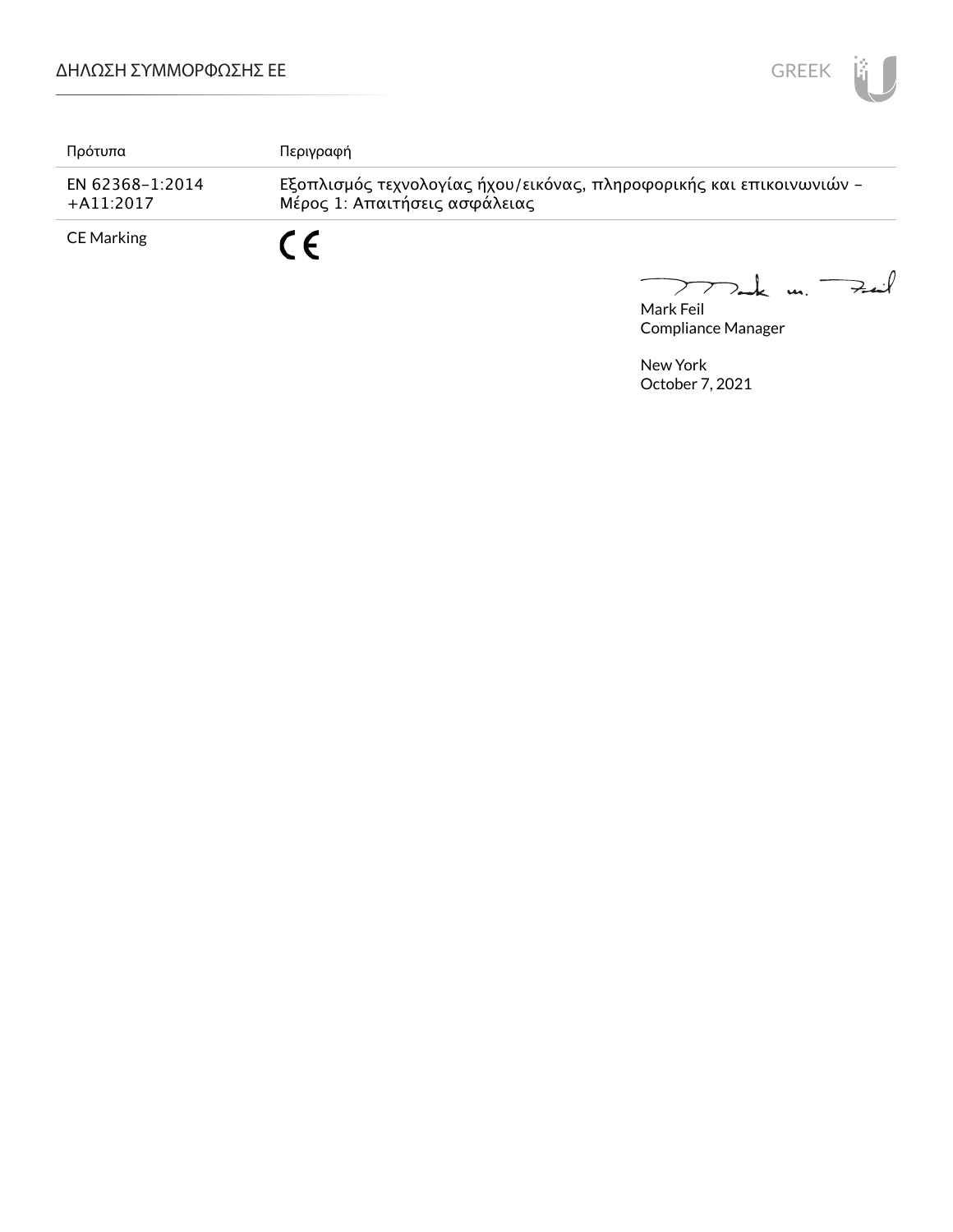# EÚ VYHLÁSENIE O SÚHLASE SLOVAK SLOVAK

Ubiquiti Inc. 685 Third Avenue New York, NY 10017 USA

Týmto prehlasuje, na našu výlučnú zodpovednosť, že **Camera G3 Instant**, model **UVC-G3-INS**, ktorého sa toto vyhlásenie týka, je v súlade s ustanoveniami Smerníc

- Rádio 2014/53/EÚ Smernica o Rádiových Zariadeniach (RED)
- EMC -2014/30/EÚ Smernica o Elektromagnetickej Kompatibilite (EMCD)
- Bezpečnosť -2014/35/EÚ Smernica o Nízkom Napätí (LVD)
- Nebezpečné Materiály -2011/65/EÚ Obmedzenie Používania Určitých Nebezpečných Látok v Elektrických a Elektronických Zariadeniach (RoHS) s dodatkom (EÚ) 2015/863; 1907/2006 Registrácia, Hodnotenie, Autorizácia a Obmedzenie chemikálií (REACH)

Ďalšie informácie o REACH môžete nájsť na **ui.com/compliance**

| Štandardy                           | <b>Popis</b>                                                                                                                                                                                                                                                 |
|-------------------------------------|--------------------------------------------------------------------------------------------------------------------------------------------------------------------------------------------------------------------------------------------------------------|
| EN 55032:2015<br>$+AC:2016$         | Elektromagnetická kompatibilita multimediálnych zariadení - emisné<br>požiadavky                                                                                                                                                                             |
| EN 55035:2017                       | Elektromagnetická kompatibilita multimediálnych zariadení – Požiadavky na<br>odolnosť                                                                                                                                                                        |
| EN 301 489-1 V2.1.1<br>$(2017-02)$  | Elektromagnetická kompatibilita a záležitosti rádiového spektra (ERM). Norma<br>elektromagnetickej kompatibility (EMC) pre rádiové zariadenia a služby:<br>Spoločné technické požiadavky                                                                     |
| EN 301 489-17 V3.1.1<br>$(2017-02)$ | Norma elektromagnetickej kompatibility (EMC) na rádiové zariadenia a služby.<br>17. časť: Osobitné podmienky pre širokopásmové systémy prenosu dát.<br>Harmonizovaná norma vzťahujúca sa na základné požiadavky článku 3.1 písm.<br>b) smernice $2014/53/EU$ |
| EN 300 328 v2.2.2<br>$(2019-07)$    | Širokopásmové prenosové systémy. Zariadenia na prenos údajov pracujúce<br>v pásme ISM 2,4 GHz a používajúce širokopásmové modulačné techniky.<br>Harmonizovaná norma vzťahujúca sa na základné požiadavky článku 3.2<br>smernice 2014/53/EÚ                  |
| EN 301 893 V2.1.1<br>$(2017-05)$    | 5 GHz RLAN; harmonizovaná norma vzťahujúca sa na základné požiadavky<br>článku 3.2 smernice 2014/53/EÚ                                                                                                                                                       |
| EN 62311:2008                       | Posudzovanie elektronických a elektrických zariadení v súvislosti s<br>obmedzeniami vystavenia ľudí elektromagnetickým poliam (0 Hz - 300 GHz)                                                                                                               |
| EN 62368-1:2014<br>$+$ A11:2017     | Zariadenia audio/video, informačnej a komunikačnej technológie - časť 1:<br>Bezpečnostné požiadavky                                                                                                                                                          |
| <b>CE Marking</b>                   |                                                                                                                                                                                                                                                              |

Dank un Zuil

Mark Feil Compliance Manager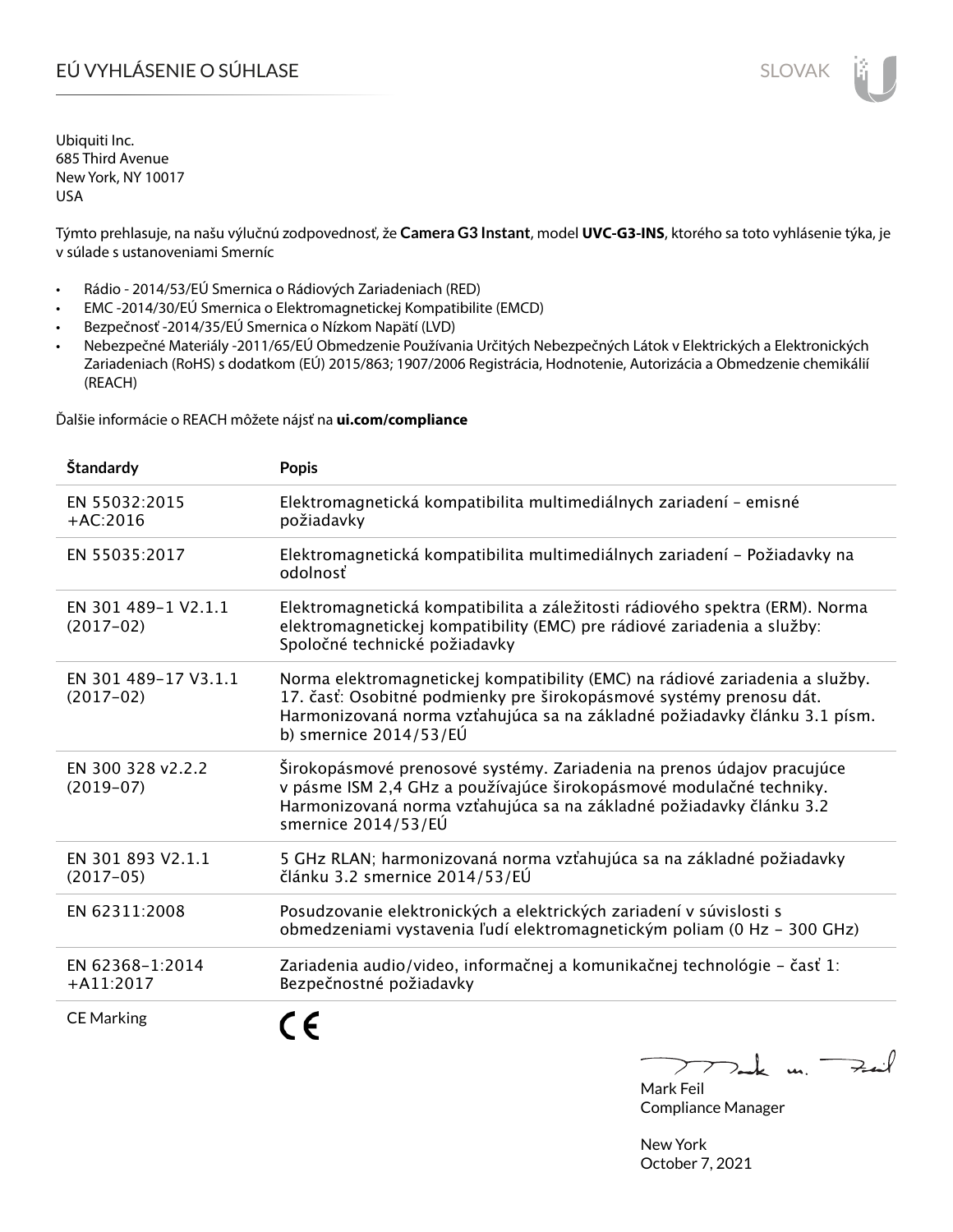# ES ATBILSTĪBAS DEKLARĀCIJA LATVIAN

Ubiquiti Inc. 685 Third Avenue New York, NY 10017 USA

Vienīgi uz savu atbildību deklarējam, ka iekārtas "**Camera G3 Instant**" modelis "**UVC-G3-INS**", uz ko attiecas šī deklarācija, atbilst šādu direktīvu noteikumiem:

- radio 2014/53/ES Radioiekārtu direktīva (RED);
- elektromagnētiskā saderība 2014/30/ES Elektromagnētiskās saderības direktīva (EMCD);
- drošība 2014/35/ES Zemsprieguma direktīva (LVD);
- bīstami materiāli 2011/65/ES Atsevišķu bīstamu ķīmisko vielu izmantošanas ierobežojumi elektriskajās un elektroniskajās iekārtās (RoHS) ar grozījumu (ES) 2015/863; 1907/2006 Ķīmisko vielu reģistrēšana, novērtēšana, atļaušana un ierobežošana (REACH).

Papildinformāciju par REACH lūdzam skatīt tīmekļa vietnē **ui.com/compliance**

| <b>Standarti</b>                    | <b>Apraksts</b>                                                                                                                                                                                                                                             |
|-------------------------------------|-------------------------------------------------------------------------------------------------------------------------------------------------------------------------------------------------------------------------------------------------------------|
| EN 55032:2015<br>$+AC:2016$         | Multivides iekārtu elektromagnētiskā saderība - Emisijai piemērojamās prasības                                                                                                                                                                              |
| EN 55035:2017                       | Multivides iekārtu elektromagnētiskā saderība - Traucējumnoturības prasības                                                                                                                                                                                 |
| EN 301 489-1 V2.1.1<br>$(2017-02)$  | Elektromagnētiskā saderība un radiofrekvenču spektra jautājumi (ERM);<br>Elektromagnētiskās saderības (EMS) standarts radioiekārtām un dienestiem; 1.<br>daļa: Vispārējās tehniskās prasības                                                                |
| EN 301 489-17 V3.1.1<br>$(2017-02)$ | Elektromagnētiskās saderības (EMS) standarts radioiekārtām un dienestiem;<br>17. daļa: Īpašie nosacījumi platjoslas datu pārraides sistēmām; Saskaņotais<br>standarts, kas atbilst Direktīvas 2014/53/ES 3. panta 1. punkta b) apakšpunkta<br>pamatprasībām |
| EN 300 328 v2.2.2<br>$(2019-07)$    | Platjoslas pārraides sistēmas; Datu pārraides iekārtas, kas darbojas 2,4 GHz<br>ISM joslā un izmanto platjoslas modulācijas paņēmienus; Saskaņotais standarts,<br>kas atbilst Direktīvas 2014/53/ES 3. panta 2. punkta pamatprasībām                        |
| EN 301 893 V2.1.1<br>$(2017-05)$    | 5 GHz RLAN; Saskanotais standarts, kas atbilst Direktīvas 2014/53/ES 3. panta<br>2. punkta pamatprasībām                                                                                                                                                    |
| EN 62311:2008                       | Elektronisko un elektrisko iekārtu novērtēšana attiecībā uz ierobežojumiem 0<br>Hz-300 GHz elektromagnētisko lauku iedarbībai uz cilvēkiem                                                                                                                  |
| EN 62368-1:2014<br>$+A11:2017$      | Audio/video, informācijas un komunikācijas tehnoloģiju aprīkojums - 1. daļa:<br>Drošības prasības                                                                                                                                                           |
| <b>CE Marking</b>                   |                                                                                                                                                                                                                                                             |

Tack m. Fail  $\sum$ 

Mark Feil Compliance Manager